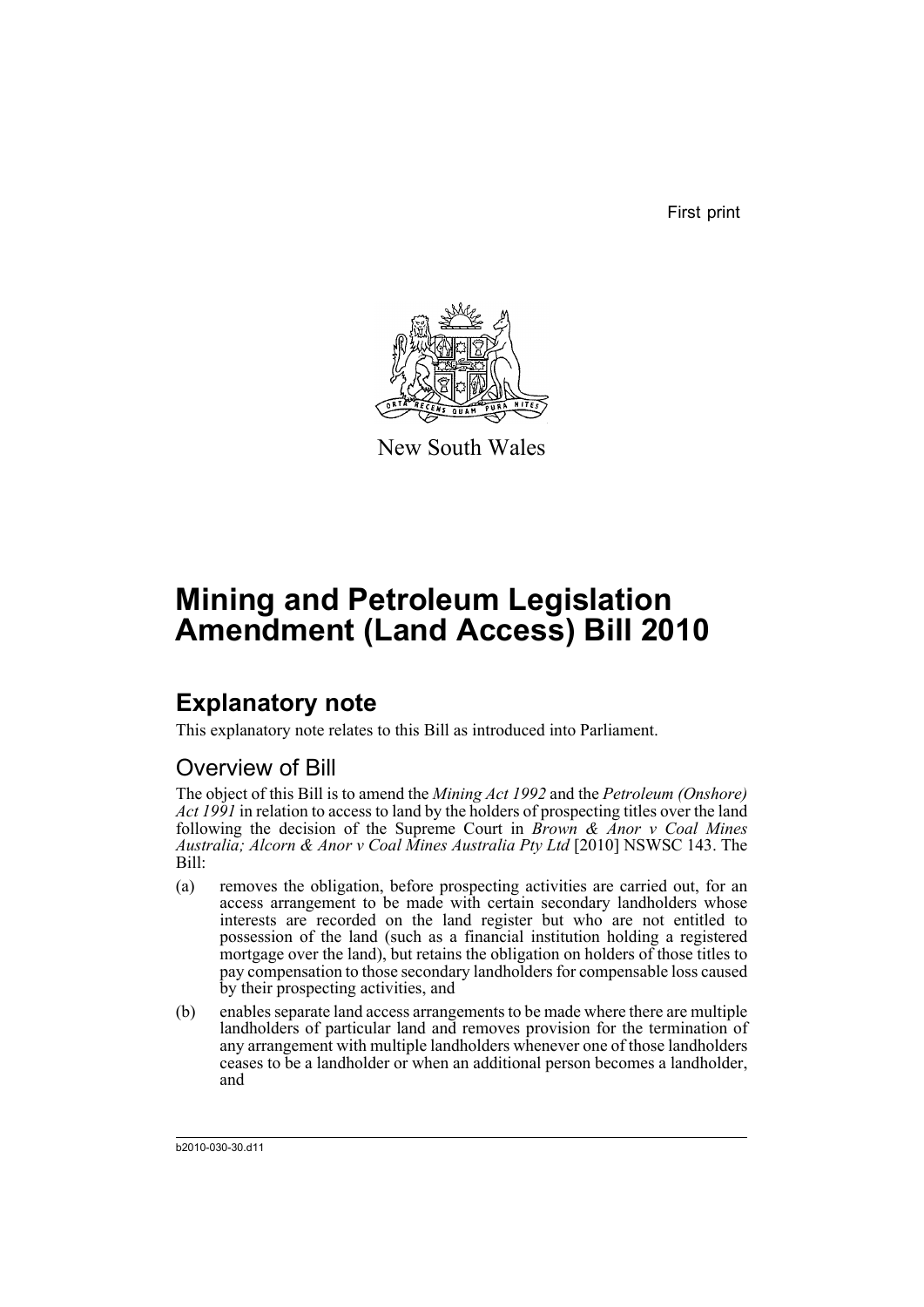Explanatory note

- (c) makes a person who becomes an additional landholder of land for which there is an existing access arrangement subject to that arrangement unless the person objects within 7 days after being notified of the arrangement and, if he or she objects, until an access arrangement is agreed or determined or a period of 28 days expires without any such agreement or determination, and
- (d) provides for access arrangements to make provision for the notification to the holder of the prospecting title of particulars of additional landholders and makes it clear that additional provisions may be included in the arrangements if they are not matters already required by or under the Act or the conditions of the prospecting title, and
- (e) enables access arrangements to be varied by agreement of the parties, by the arbitrator who determined the arrangement or by the Land and Environment Court, and
- (f) repeals an uncommenced provision of the *Mining Amendment Act 2008* that would have required the specification of the amount of compensation that is payable in the event of compensable loss before prospecting activities are carried out (in addition to requiring a land access arrangement before those activities are carried out), and
- (g) excludes secondary landholders from various other provisions that require landholders to be notified before leases and other authorities are granted or areas constituted for prospecting, and
- (h) validates existing land access arrangements and leases and other authorities if they comply with the revised requirements set out in the proposed Act.

## Outline of provisions

**Clause 1** sets out the name (also called the short title) of the proposed Act.

**Clause 2** provides for the commencement of the proposed Act on the date of assent to the proposed Act.

## **Schedule 1 Amendment of Mining Act 1992 No 29**

Currently, the definition of *landholder* under the *Mining Act 1992* (the *Mining Act*) includes a person identified in any register or record kept by the Registrar-General as a person having an interest in the land. **Schedule 1 [1]** amends the definition of *landholder* to provide that in order to qualify as a person who falls within that part of the definition of landholder, the person must be a mortgagee in possession, the holder of a lease, or other person entitled to an exclusive right of occupation, a Minister or public authority having an interest under a covenant imposed under the *Crown Lands Act 1989* or under a conservation, natural heritage or biobanking agreement or a person prescribed by the regulations.

Any person who does not hold any such interest in the land but who is identified in the land register as a person having an interest in the land (such as a financial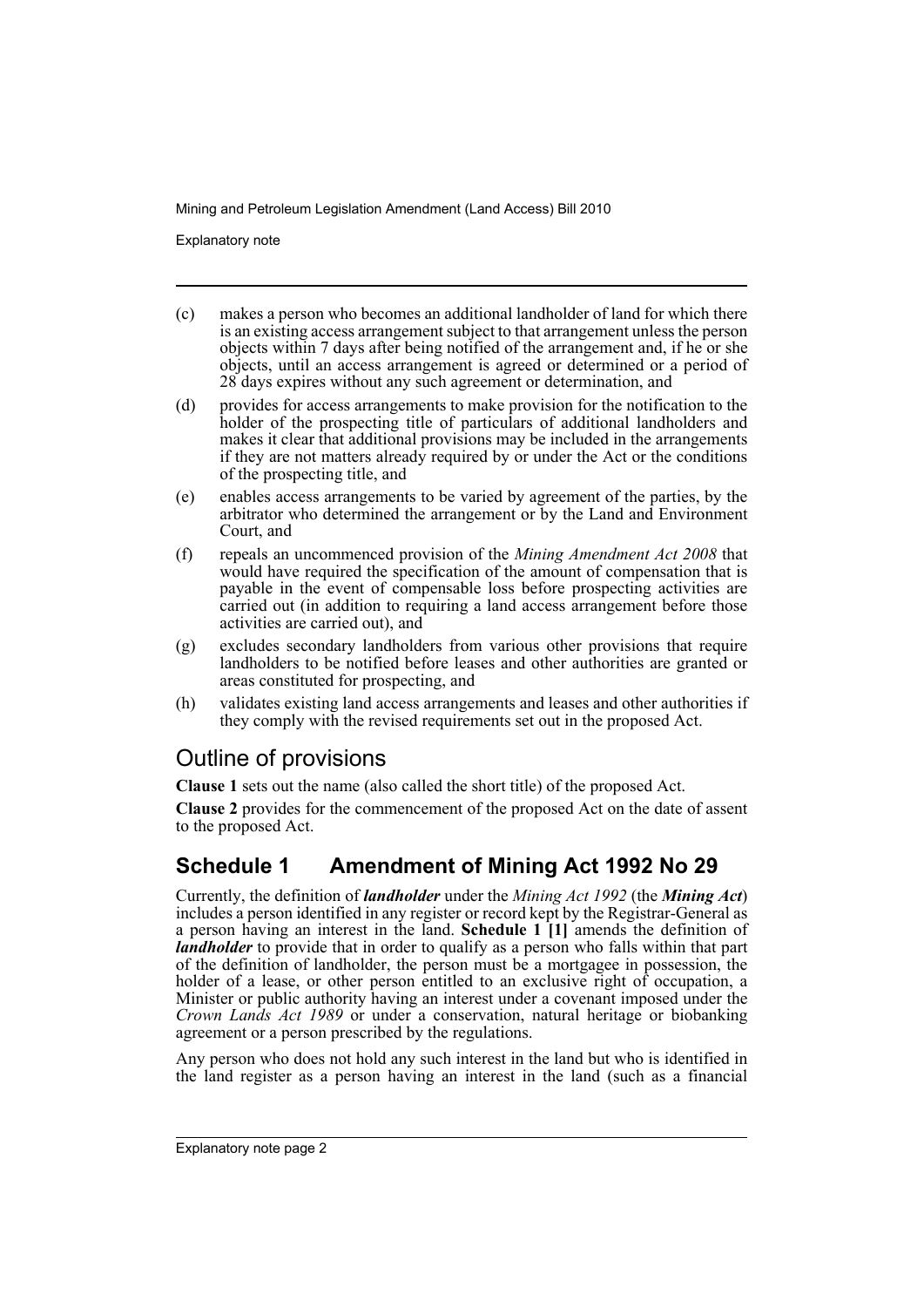Explanatory note

institution holding a registered mortgage over the land) is a secondary landholder. This amendment removes the obligation, before prospecting activities are carried out, for an access arrangement to be made with secondary landholders. It also removes various obligations under the Mining Act to notify those landholders before leases and other authorities are granted or certain prospecting areas are constituted (eg cl 21 of Schedule 1; s 177; s 200; s 221).

**Schedule 1 [8] and [9]** amend sections 255A, 262, 269 and 271 of the Mining Act to retain the obligation on holders of prospecting titles to give notice to secondary landholders prior to entering their land and to pay compensation to those secondary landholders for compensable loss caused by their prospecting activities. **Schedule 1 [10]** amends section 383C of the Mining Act to retain a general immunity for secondary landholders from any action, liability, claim or demand arising as a consequence of any act or omission of a person authorised to exercise any power or right under the Mining Act or under a prospecting title. **Schedule 1 [2]** inserts a definition of *secondary landholder* for the purpose of the proposed amendments.

Currently, section 140 of the Mining Act requires the holder of a prospecting title to enter into an access arrangement in relation to land that is agreed between the holder of the title and each landholder prior to carrying out prospecting operations on that land. **Schedule 1 [3]** substitutes section 140 to enable separate land access arrangements to be made where there are multiple landholders of particular land, where prospecting occurs progressively in different areas of the same landholding or where separate arrangements are required to preserve the confidentiality of certain provisions in the arrangements. **Schedule 1 [5]** amends section 142 to make provision for circumstances in which some, but not all, landholders of particular land have agreed to an access arrangement with the holder of a prospecting title. In particular, a landholder who has agreed to an access arrangement will not be a party to a hearing before an arbitrator in relation to the landholders who have not agreed to an access arrangement, unless the landholder requests to be made a party to the hearing.

**Schedule 1 [4]** amends section 141 of the Mining Act to provide that access arrangements may make provision for the notification to the holder of the prospecting title of particulars of additional landholders and to make it clear that additional provisions may be included in the arrangements if they are not matters already required by or under the Act or the conditions of the prospecting title.

**Schedule 1 [6]** inserts proposed section 155 (6A) which provides that a review of a determination made by an arbitrator is to be by way of rehearing in the Land and Environment Court.

**Schedule 1 [7]** substitutes sections 157 and 158 of the Mining Act. Proposed section 157 enables an access arrangement to be varied or terminated by the agreement of the parties to the arrangement, by the arbitrator who determined the arrangement or by the Land and Environment Court.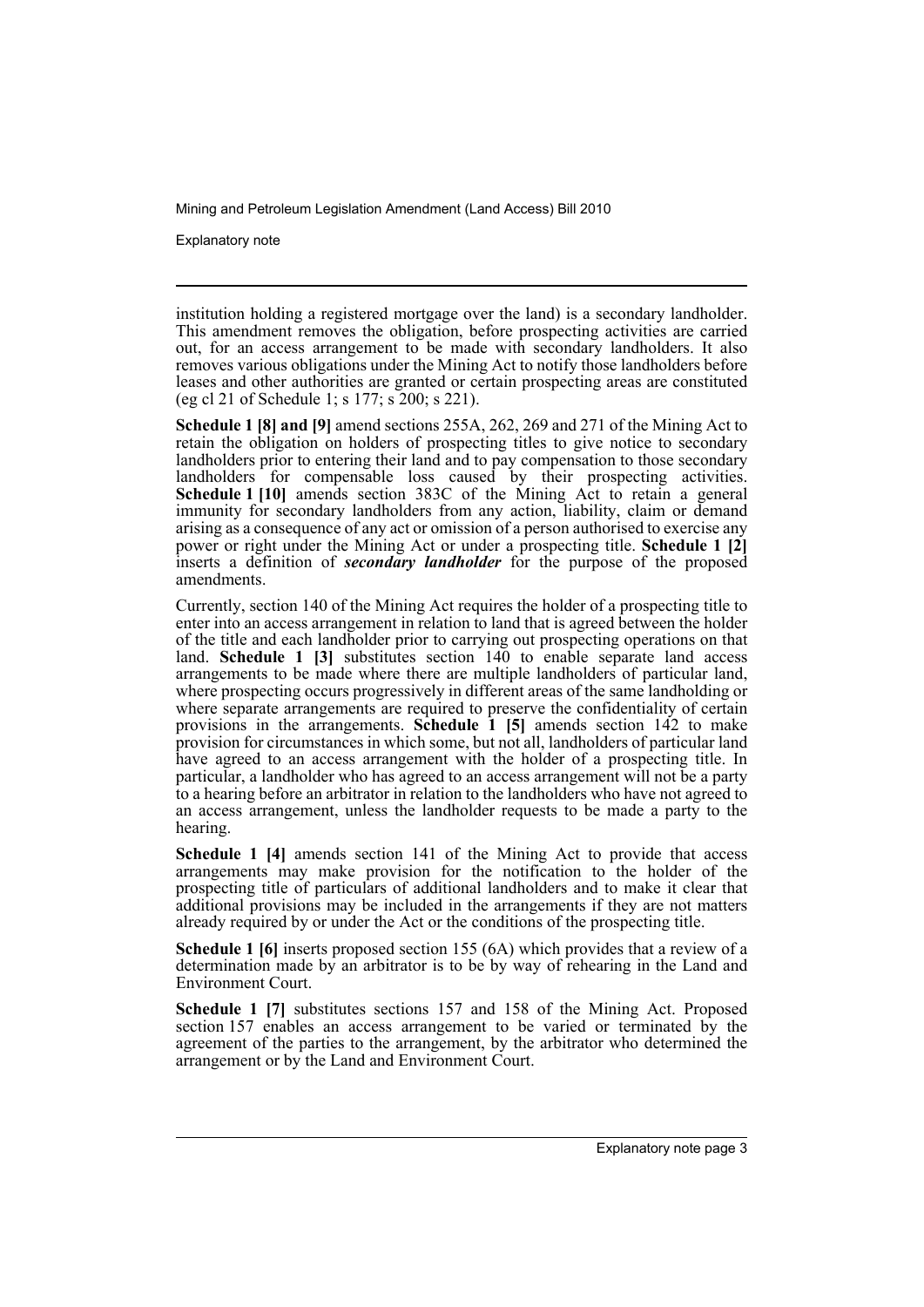Explanatory note

Proposed section 158 provides that an access arrangement does not terminate if a person becomes a landholder of all or any part of the land concerned after the arrangement was agreed or determined, or if one landholder to an arrangement with 2 or more landholders ceases to be a landholder of the land concerned.

A person who becomes an additional landholder of land for which there is an existing access arrangement is subject to that arrangement unless the person objects within 7 days after being notified of the arrangement and, if he or she so objects, until an access arrangement is agreed or determined, or a period of 28 days expires without any such arrangement or determination. If land subject to an access arrangement ceases to be subject to a particular prospecting title, and instead becomes subject to another prospecting title that is either held by the same title holder or by a person who is assigned the rights of the holder under the access arrangement, the access arrangement does not terminate and the arrangement becomes an access arrangement in respect of that other prospecting title.

**Schedule 1 [11]** permits, in addition to the regulation of arbitrator's costs, the making of provisions to regulate the procedure of any arbitration conducted under the Mining Act.

**Schedule 1 [12]** permits regulations under the Mining Act to contain provisions of a savings or transitional nature consequent on the enactment of the proposed Act.

**Schedule 1 [13]** contains savings and transitional provisions consequent on the enactment of the proposed Act, which validate existing land access arrangements and leases or other authorities if they comply with the revised requirements set out in the proposed Act.

## **Schedule 2 Amendment of Mining Amendment Act 2008 No 19**

**Schedule 2 [2]** amends an uncommenced provision of the *Mining Amendment Act 2008* (the *2008 Act*) to retain the obligation on the holder of a prospecting title to pay compensation to a secondary landholder for compensable loss caused by the holder's prospecting activities.

**Schedule 2 [3] and [4]** repeal uncommenced provisions of the 2008 Act that would have required the specification of the amount of compensation that is payable in the event of compensable loss before prospecting activities are carried out. **Schedule 2 [1] and [5]** repeal uncommenced provisions of the 2008 Act consequential on the amendments made by Schedule 1 to the proposed Act.

## **Schedule 3 Amendment of Petroleum (Onshore) Act 1991 No 84**

Currently, the definition of *landholder* under the *Petroleum (Onshore) Act 1991* (the *Petroleum Act*) includes a person identified in any register or record kept by the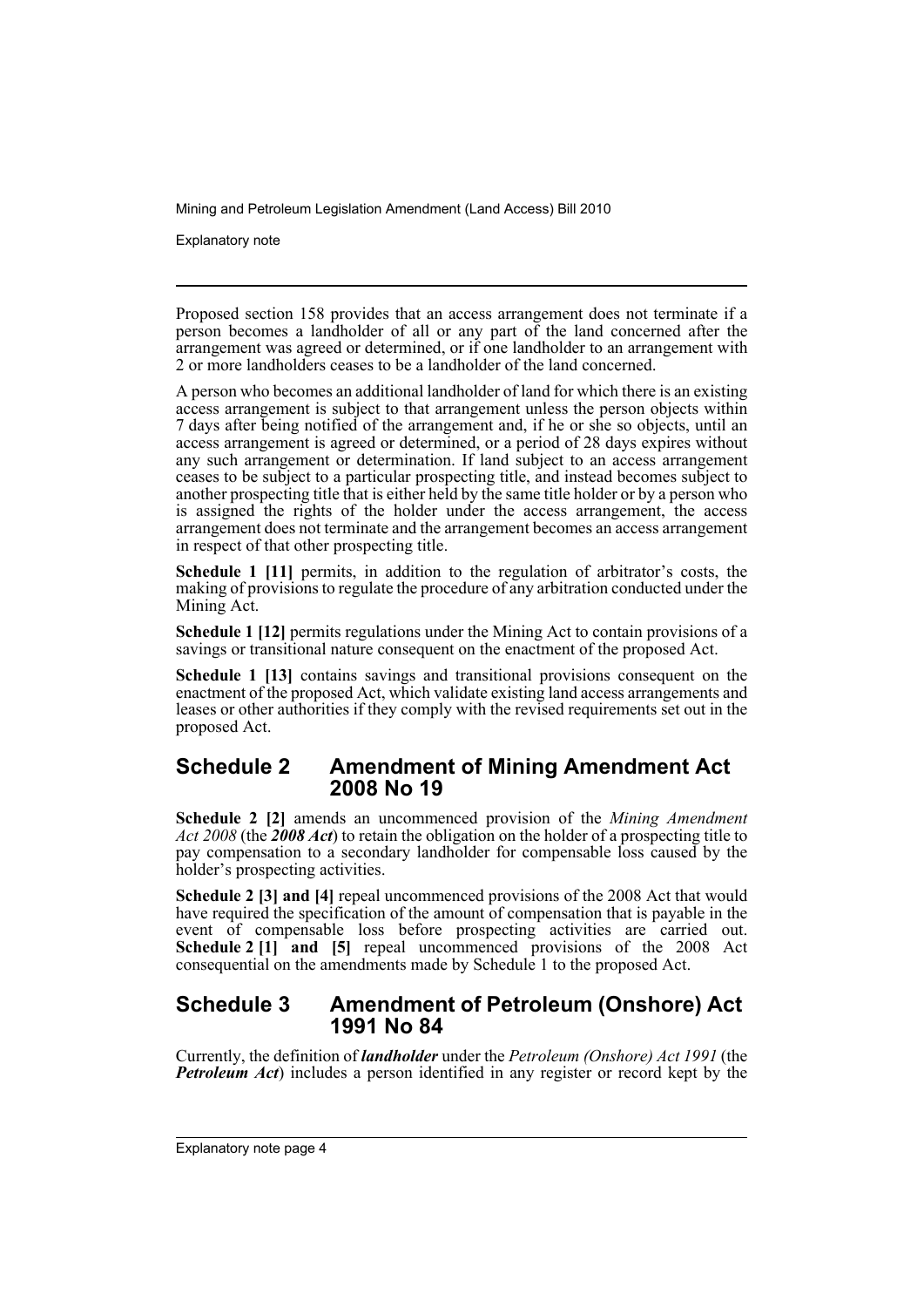Explanatory note

Registrar-General as a person having an interest in the land. **Schedule 3 [1]** amends the definition of *landholder* to provide that in order to qualify as a person who falls within that part of the definition of landholder, the person must be a mortgagee in possession, the holder of a lease, or other person entitled to an exclusive right of occupation, a Minister or public authority having an interest under a covenant imposed under the *Crown Lands Act 1989* or under a conservation, natural heritage or biobanking agreement or a person prescribed by the regulations.

Any person who does not hold any such interest in the land but who is identified in the land register as a person having an interest in the land (such as a financial institution holding a registered mortgage over the land) is a secondary landholder. This amendment removes the obligation, before prospecting activities are carried out, for an access arrangement to be made with secondary landholders. It also removes various obligations under the Petroleum Act to obtain the consent of those landholders before certain operations under leases may be carried out (eg s 71). **Schedule 3 [8]** amends section 101 of the Petroleum Act to retain the obligation on holders of prospecting titles to give notice to secondary landholders prior to entering their land. **Schedule 3 [2]** inserts a definition of *secondary landholder* for the purpose of the proposed amendments.

Currently, section 69C of the Petroleum Act requires the holder of a prospecting title to enter into an access arrangement in relation to land that is agreed between the holder of the title and each landholder prior to carrying out prospecting operations on that land. **Schedule 3 [3]** substitutes section 69C to enable separate land access arrangements to be made where there are multiple landholders of particular land, where prospecting occurs progressively in different areas of the same landholding or where separate arrangements are required to preserve the confidentiality of certain provisions in the arrangements. **Schedule 3 [5]** amends section 69E to make provision for circumstances in which some, but not all, landholders of particular land have agreed to an access arrangement with the holder of a prospecting title. In particular, a landholder who has agreed to an access arrangement will not be a party to a hearing before an arbitrator in relation to the landholders who have not agreed to an access arrangement, unless the landholder requests to be made a party to the hearing.

**Schedule 3 [4]** amends section 69D of the Petroleum Act to provide that access arrangements may make provision for the notification to the holder of the prospecting title of particulars of additional landholders and to make it clear that additional provisions may be included in the arrangements if they are not matters already required by or under the Act or the conditions of the prospecting title.

**Schedule 3 [6]** inserts proposed section 69R (6A), which provides that a review of a determination made by an arbitrator is to be by way of rehearing in the Land and Environment Court.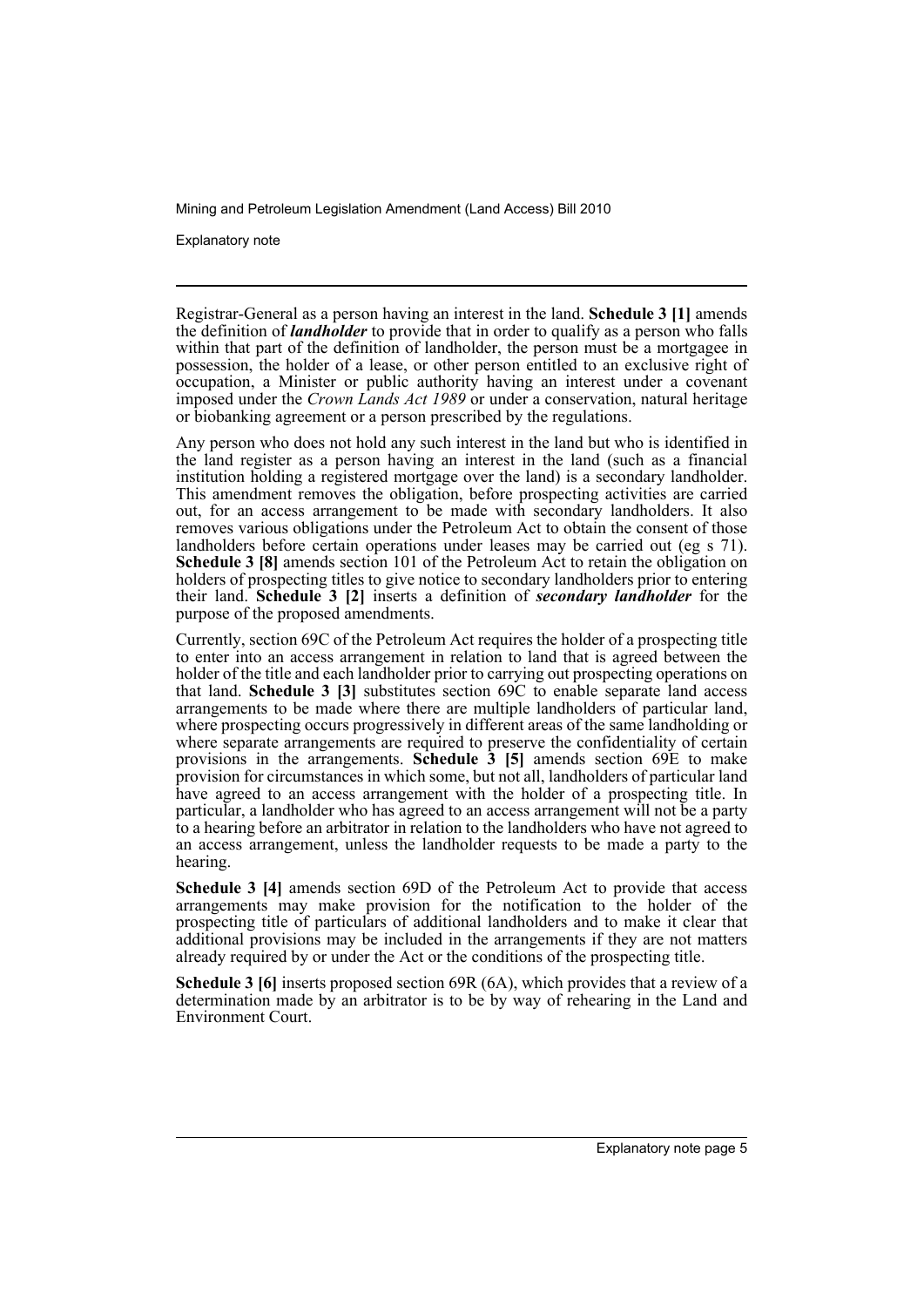Explanatory note

**Schedule 3 [7]** substitutes sections 69T and 69U of the Petroleum Act. Proposed section 69T enables an access arrangement to be varied or terminated by the agreement of the parties to the arrangement, by the arbitrator who determined the arrangement or by the Land and Environment Court.

Proposed section 69U provides that an access arrangement does not terminate if a person becomes a landholder of all or any part of the land concerned after the arrangement was agreed or determined, or if one landholder to an arrangement with 2 or more landholders ceases to be a landholder of the land concerned.

A person who becomes an additional landholder of land for which there is an existing access arrangement is subject to that arrangement unless the person objects within 7 days after being notified of the arrangement and, if he or she so objects, until an access arrangement is agreed or determined, or a period of 28 days expires without any such arrangement or determination. If land subject to an access arrangement ceases to be subject to a particular prospecting title, and instead becomes subject to another prospecting title that is either held by the same title holder or by a person who is assigned the rights of the holder under the access arrangement, the access arrangement does not terminate and the arrangement becomes an access arrangement in respect of that other prospecting title.

**Schedule 3 [9]** allows the making of regulations to regulate arbitrator's costs and the procedure of any arbitration conducted under the Petroleum Act.

**Schedule 3 [10]** inserts proposed section 141 to provide a general immunity to landholders (including secondary landholders) from any action, liability, claim or demand arising as a consequence of any act or omission of a person authorised to exercise any power or right under the Petroleum Act or under a petroleum title.

**Schedule 3 [11]** allows regulations under the Petroleum Act to contain provisions of a savings or transitional nature consequent on the enactment of the proposed Act.

**Schedule 3 [12]** contains savings and transitional provisions consequent on the enactment of the proposed Act, which validate existing land access arrangements and petroleum titles if they comply with the revised requirements set out in the proposed Act.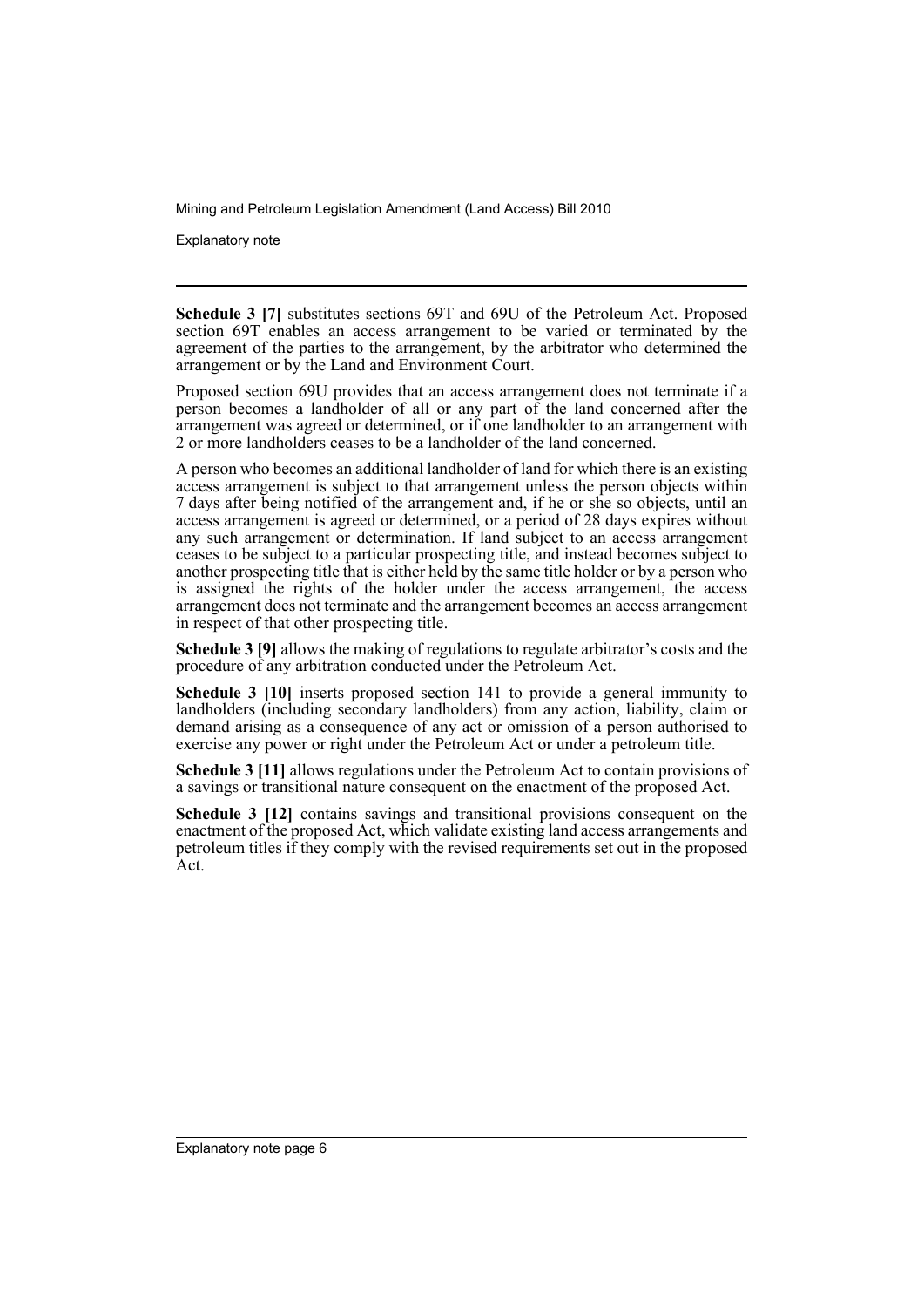First print



New South Wales

# **Mining and Petroleum Legislation Amendment (Land Access) Bill 2010**

## **Contents**

|            |                                                 | Page |
|------------|-------------------------------------------------|------|
| 1.         | Name of Act                                     |      |
|            | 2 Commencement                                  |      |
|            | Schedule 1 Amendment of Mining Act 1992 No 29   | 3    |
| Schedule 2 | Amendment of Mining Amendment Act 2008 No 19    | 9    |
| Schedule 3 | Amendment of Petroleum (Onshore) Act 1991 No 84 | 10   |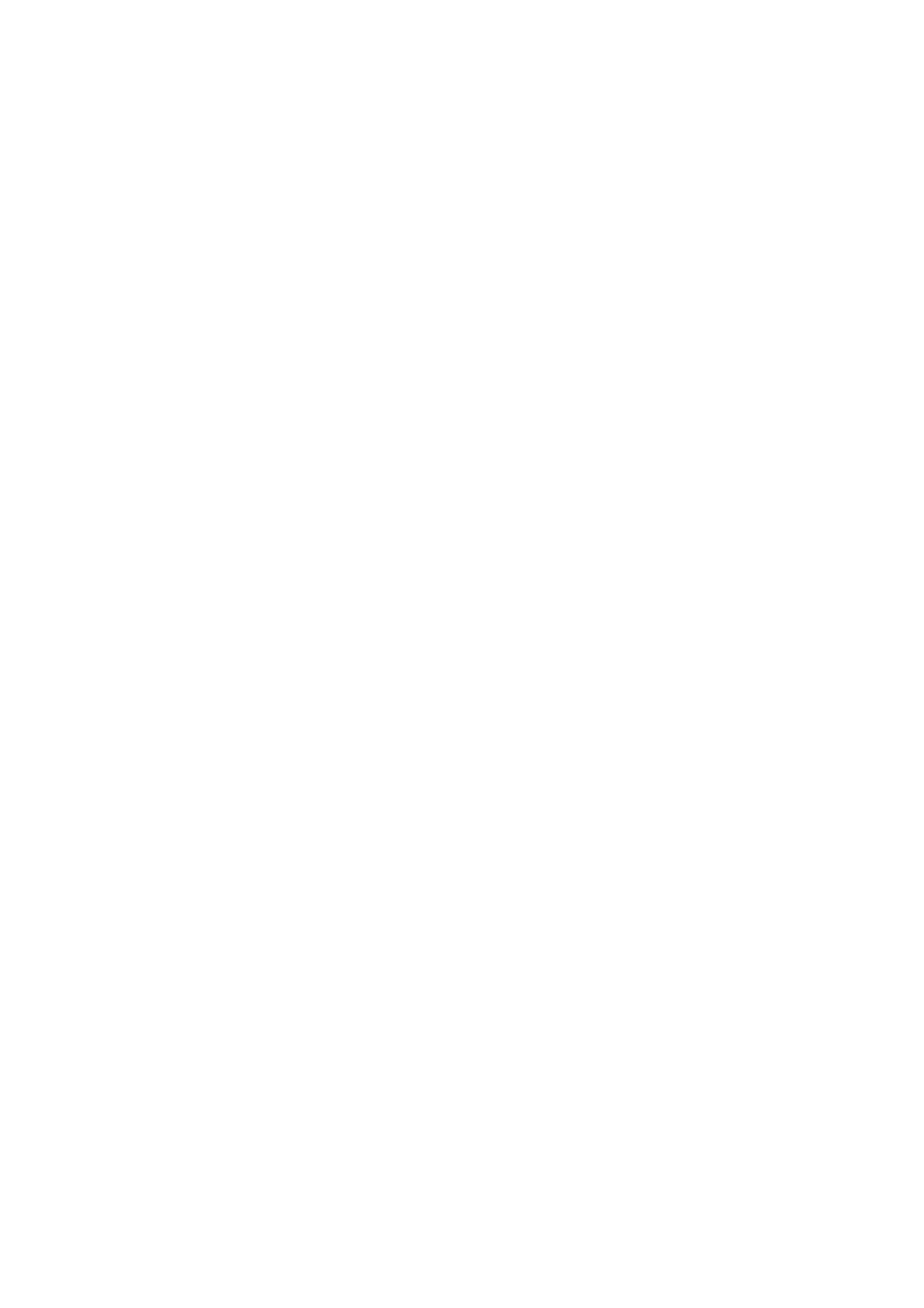

New South Wales

## **Mining and Petroleum Legislation Amendment (Land Access) Bill 2010**

No , 2010

## **A Bill for**

An Act to amend the *Mining Act 1992* and the *Petroleum (Onshore) Act 1991* in relation to rights of access to land for exploration; and for other purposes.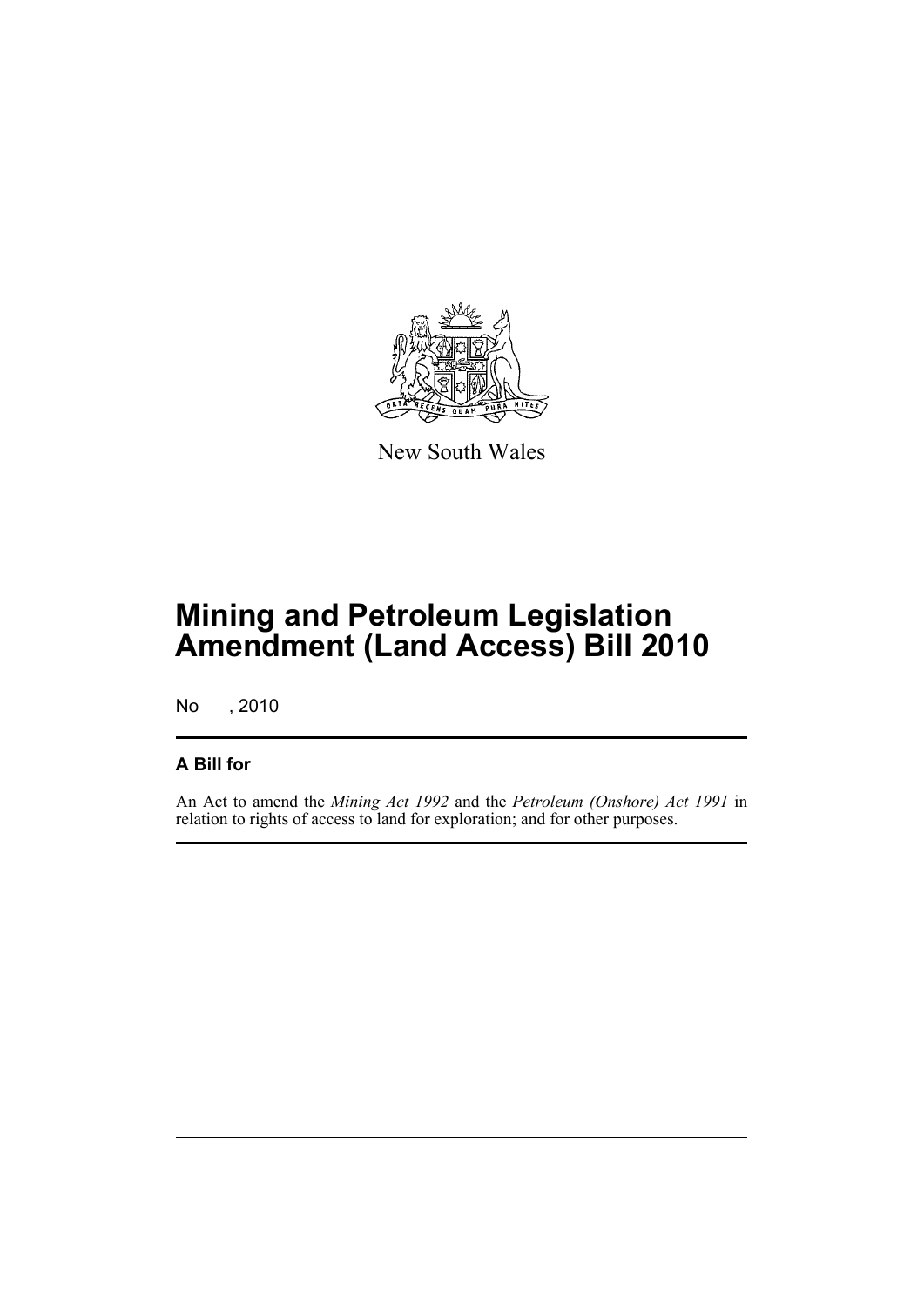<span id="page-9-1"></span><span id="page-9-0"></span>

| The Legislature of New South Wales enacts:                                            | 1                   |
|---------------------------------------------------------------------------------------|---------------------|
| Name of Act                                                                           | $\mathcal{P}$       |
| This Act is the Mining and Petroleum Legislation Amendment (Land<br>Access) Act 2010. | 3<br>$\overline{4}$ |
| Commencement                                                                          | 5                   |
| This Act commences on the date of assent to this Act.                                 | 6                   |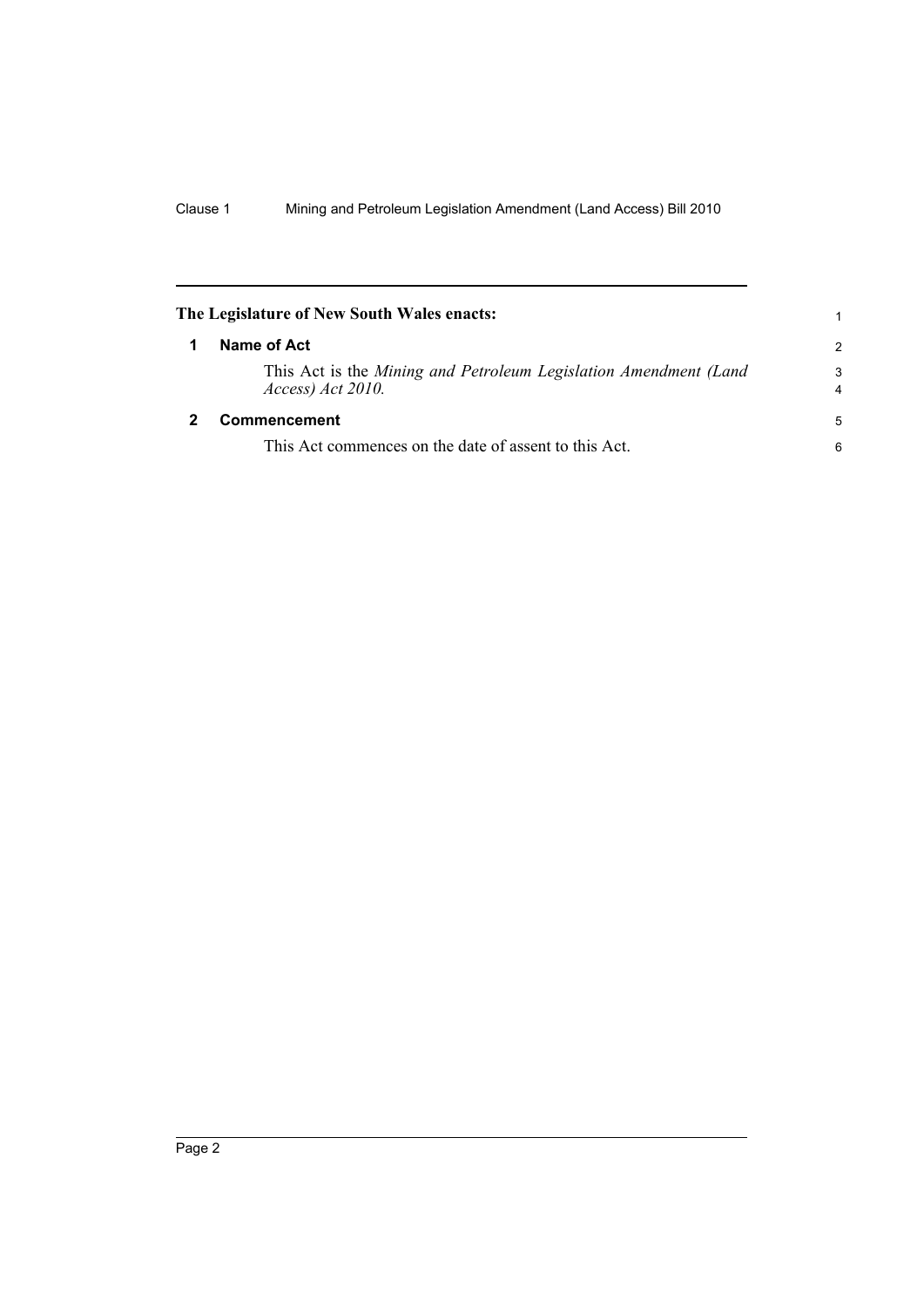Amendment of Mining Act 1992 No 29 Schedule 1

<span id="page-10-0"></span>

|     | <b>Schedule 1</b>                                                             |                                                                               |             | <b>Amendment of Mining Act 1992 No 29</b>                                                                                                                                                                                                                                                                                    | 1                                |  |
|-----|-------------------------------------------------------------------------------|-------------------------------------------------------------------------------|-------------|------------------------------------------------------------------------------------------------------------------------------------------------------------------------------------------------------------------------------------------------------------------------------------------------------------------------------|----------------------------------|--|
| [1] |                                                                               |                                                                               |             | Dictionary, definition of "landholder"                                                                                                                                                                                                                                                                                       | $\overline{c}$                   |  |
|     |                                                                               | Omit paragraph (g) from the definition of <i>landholder</i> . Insert instead: |             |                                                                                                                                                                                                                                                                                                                              |                                  |  |
|     |                                                                               | (g)                                                                           |             | a person identified in any register or record kept by the<br>Registrar-General as a person having an interest in the<br>land, being:                                                                                                                                                                                         | 4<br>5<br>6                      |  |
|     |                                                                               |                                                                               | (i)         | a mortgagee in possession of the land, or                                                                                                                                                                                                                                                                                    | $\overline{7}$                   |  |
|     |                                                                               |                                                                               | (ii)        | a lessee of the land or other person entitled to an<br>exclusive right of occupation of the land, or                                                                                                                                                                                                                         | 8<br>9                           |  |
|     |                                                                               |                                                                               | (iii)       | a Minister or public authority having the benefit of<br>a covenant affecting the land that is imposed by a<br>Minister on behalf of the Crown under the Crown<br>Lands Act 1989, or                                                                                                                                          | 10<br>11<br>12<br>13             |  |
|     |                                                                               |                                                                               | (iv)        | a Minister or public authority having an interest in<br>the land under a conservation, natural heritage or<br>biobanking agreement, or                                                                                                                                                                                       | 14<br>15<br>16                   |  |
|     |                                                                               |                                                                               | (v)         | a person prescribed by the regulations for the<br>purposes of this paragraph, or                                                                                                                                                                                                                                             | 17<br>18                         |  |
|     |                                                                               | (g1)                                                                          |             | a person identified in any register or record kept by the<br>Registrar-General as a person having an interest in the<br>land, other than a person to whom paragraph (g) applies,<br>but only in a provision of this Act in which a reference to<br>a landholder is expressed to include a <b>secondary</b><br>landholder, or | 19<br>20<br>21<br>22<br>23<br>24 |  |
|     |                                                                               |                                                                               |             | Note. See s 255A, Part 13, s 383C.                                                                                                                                                                                                                                                                                           | 25                               |  |
| [2] |                                                                               | <b>Dictionary</b>                                                             |             |                                                                                                                                                                                                                                                                                                                              | 26                               |  |
|     | Insert in alphabetical order:                                                 |                                                                               |             |                                                                                                                                                                                                                                                                                                                              |                                  |  |
|     |                                                                               |                                                                               | landholder. | secondary landholder-see paragraph (g1) of the definition of                                                                                                                                                                                                                                                                 | 28<br>29                         |  |
| [3] |                                                                               | <b>Section 140</b>                                                            |             |                                                                                                                                                                                                                                                                                                                              | 30                               |  |
|     |                                                                               | Omit the section. Insert instead:                                             |             |                                                                                                                                                                                                                                                                                                                              | 31                               |  |
|     | 140<br>Prospecting to be carried out in accordance with access<br>arrangement |                                                                               |             |                                                                                                                                                                                                                                                                                                                              |                                  |  |
|     |                                                                               | (1)                                                                           |             | The holder of a prospecting title must not carry out prospecting<br>operations on any particular area of land except in accordance                                                                                                                                                                                           | 34<br>35                         |  |
|     |                                                                               |                                                                               |             |                                                                                                                                                                                                                                                                                                                              |                                  |  |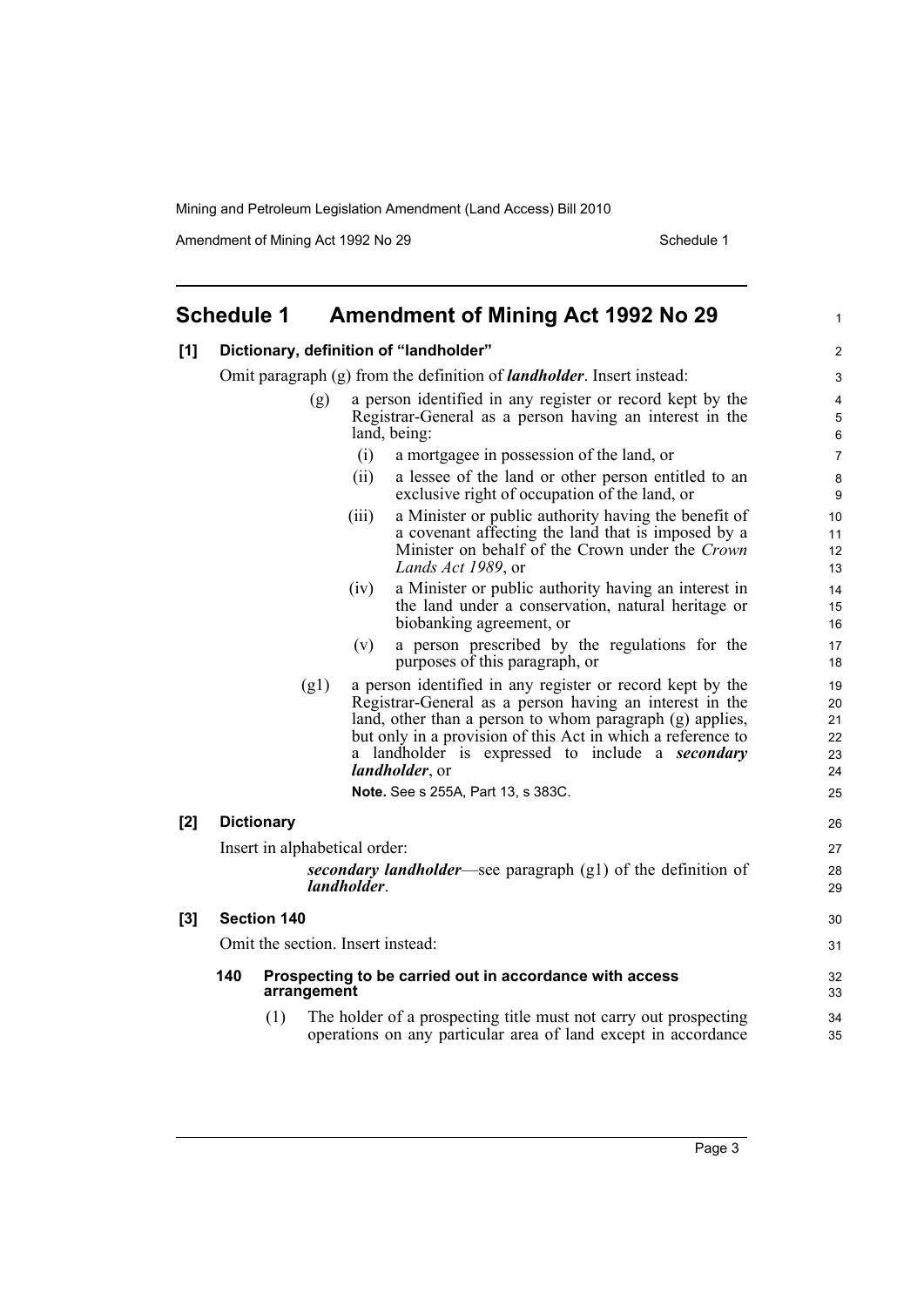with an access arrangement or arrangements applying to that area of land:

- (a) agreed (orally or in writing) between the holder of the prospecting title and each landholder of that area of land, or
- (b) determined by an arbitrator in accordance with this Division.
- (2) Separate access arrangements may (but need not) be agreed or determined with different landholders of the same area of land, for different areas of the same landholding or with respect to the different matters to which access arrangements relate.
- (3) Separate access arrangements may be made to preserve the confidentiality of provisions of the arrangements, to deal with persons becoming landholders at different times or for any other reason.

#### **[4] Section 141 Matters for which access arrangements to provide**

Omit section 141 (1) (i). Insert instead:

- (i) the notification to the holder of the prospecting title of particulars of any person who becomes an additional landholder,
- (j) such other matters not otherwise required by or under this Act or the conditions of the prospecting title as the parties to the arrangement may agree to include in the arrangement.

#### **[5] Section 142 Holder of prospecting title to seek access arrangement**

Omit section 142 (3). Insert instead:

- (3) The holder of a prospecting title and a landholder of the land concerned may agree (either orally or in writing and either before or after the prospecting title is granted) on an access arrangement.
- (4) If some but not all of the landholders of any particular land have agreed to an access arrangement, a reference in sections 143–156 to each landholder of the land or to a party to the hearing before an arbitrator does not include a reference to any of those landholders who has agreed to an access arrangement. However, the arbitrator may allow a landholder who has agreed to an access arrangement to become a party to the hearing of the matter in order to ensure consistency in the access arrangements over the same land, and may, for that purpose, replace the agreed access arrangement with the access arrangement determined by the arbitrator.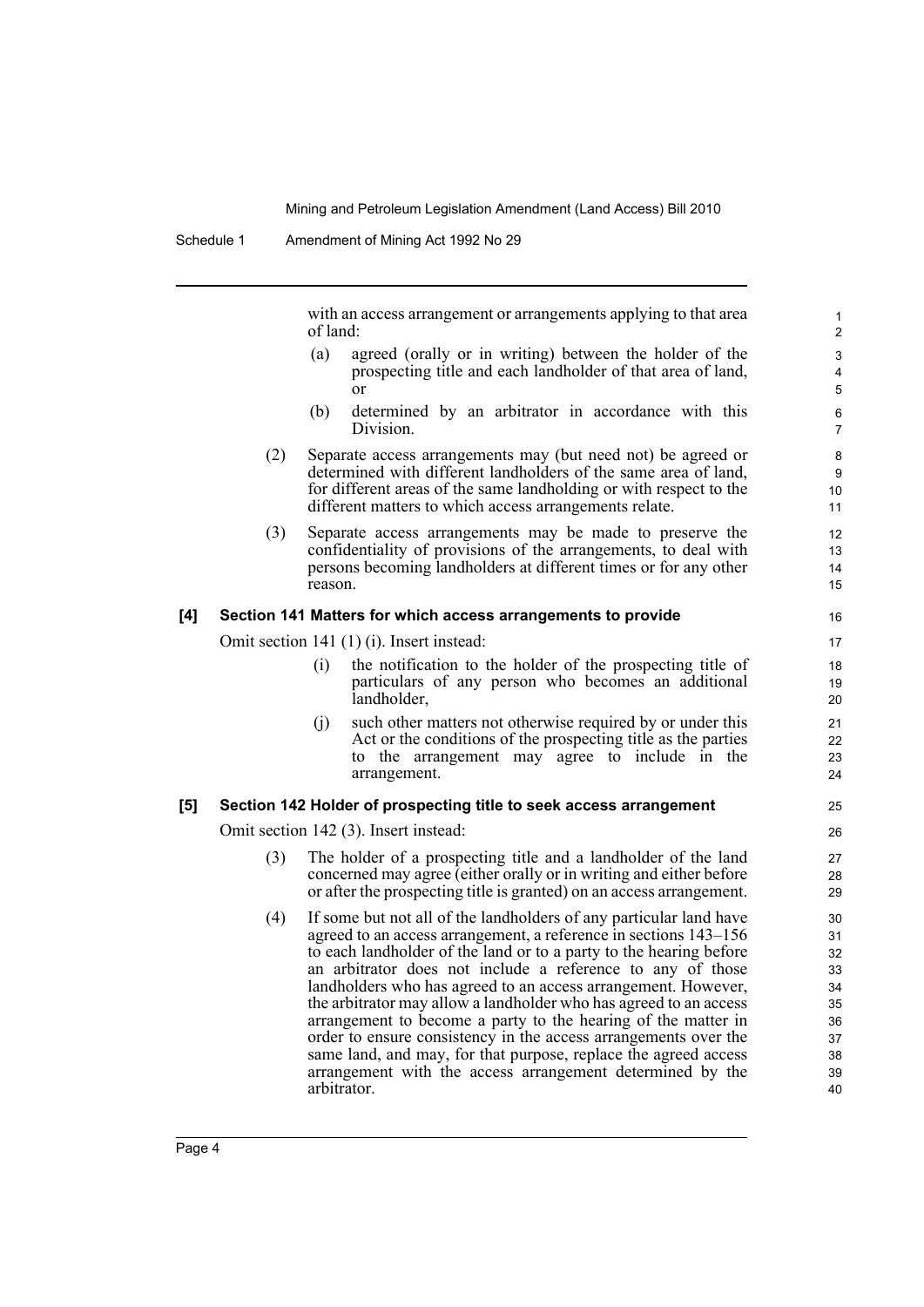Amendment of Mining Act 1992 No 29 Schedule 1

|      |                                            | (5)                             | In this section, a reference to the holder of a prospecting title<br>includes a reference to the proposed holder of a prospecting title.                                                                                                                                                                             | 1<br>$\overline{2}$        |  |  |  |  |
|------|--------------------------------------------|---------------------------------|----------------------------------------------------------------------------------------------------------------------------------------------------------------------------------------------------------------------------------------------------------------------------------------------------------------------|----------------------------|--|--|--|--|
| [6]  | <b>Section 155 Review of determination</b> |                                 |                                                                                                                                                                                                                                                                                                                      |                            |  |  |  |  |
|      |                                            | Insert after section $155(6)$ : |                                                                                                                                                                                                                                                                                                                      |                            |  |  |  |  |
| (6A) |                                            |                                 | A review of a determination is to be by way of rehearing, and<br>fresh material or material in addition to, or in substitution for, the<br>material considered on the making of the determination by the<br>arbitrator may be given on the review and taken into<br>consideration by the Land and Environment Court. |                            |  |  |  |  |
| [7]  |                                            |                                 | Sections 157 and 158                                                                                                                                                                                                                                                                                                 | 10                         |  |  |  |  |
|      |                                            |                                 | Omit the sections. Insert instead:                                                                                                                                                                                                                                                                                   | 11                         |  |  |  |  |
|      | 157                                        |                                 | Variation of access arrangements                                                                                                                                                                                                                                                                                     | 12                         |  |  |  |  |
|      |                                            | (1)                             | An access arrangement may be varied in accordance with the<br>terms of the arrangement relating to its variation.                                                                                                                                                                                                    | 13<br>14                   |  |  |  |  |
|      |                                            | (2)                             | An access arrangement may also be varied:                                                                                                                                                                                                                                                                            | 15                         |  |  |  |  |
|      |                                            |                                 | by the agreement of the parties to the arrangement, or<br>(a)                                                                                                                                                                                                                                                        | 16                         |  |  |  |  |
|      |                                            |                                 | (b)<br>with the consent of all the parties to the arrangement, by<br>the arbitrator who determined the arrangement, or                                                                                                                                                                                               | 17<br>18                   |  |  |  |  |
|      |                                            |                                 | on application by any of the parties to the arrangement, by<br>(c)<br>order of the Land and Environment Court.                                                                                                                                                                                                       | 19<br>20                   |  |  |  |  |
|      |                                            | (3)                             | In this section, <i>vary</i> includes terminate.                                                                                                                                                                                                                                                                     | 21                         |  |  |  |  |
|      | 158                                        |                                 | Change in landholders etc                                                                                                                                                                                                                                                                                            | 22                         |  |  |  |  |
|      |                                            | (1)                             | An access arrangement with 2 or more landholders does not<br>terminate because one of those landholders ceases to be a<br>landholder of the land concerned.                                                                                                                                                          | 23<br>24<br>25             |  |  |  |  |
|      |                                            | (2)                             | An access arrangement does not terminate because a person<br>becomes a landholder of all or any part of the land concerned<br>after the arrangement was agreed or determined.                                                                                                                                        | 26<br>27<br>28             |  |  |  |  |
|      |                                            | (3)                             | An access arrangement does not run with the land, and<br>accordingly a person does not (except as provided by this section)<br>become a party to the access arrangement merely because the<br>person becomes a landholder of any of the land after the access<br>arrangement was agreed or determined.               | 29<br>30<br>31<br>32<br>33 |  |  |  |  |
|      |                                            | (4)                             | If, after an access arrangement has been agreed or determined, a<br>person becomes a landholder of any of the land to which the<br>arrangement applies in addition to another landholder who                                                                                                                         | 34<br>35<br>36             |  |  |  |  |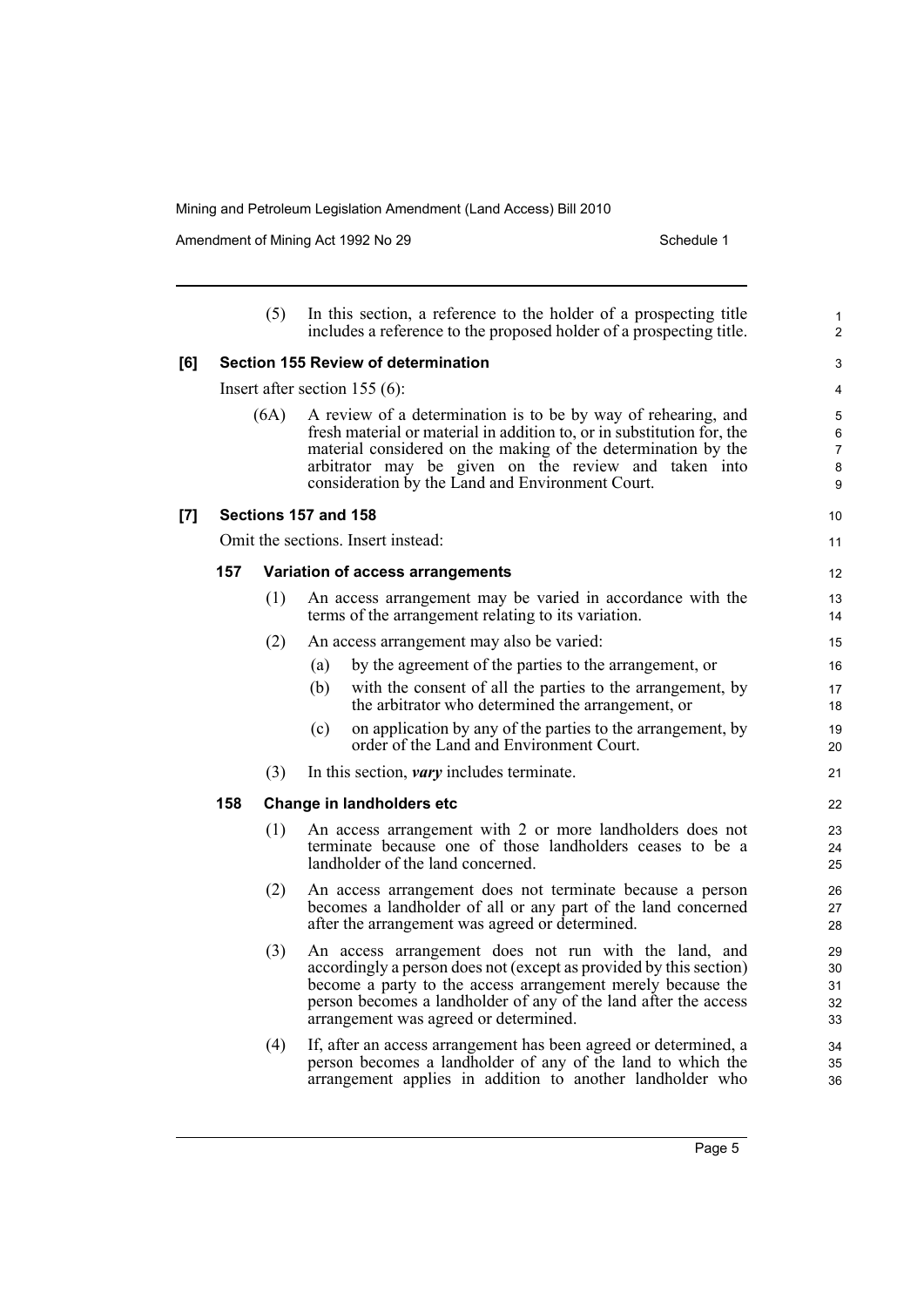continues to be a party to the arrangement, the provisions of the arrangement (other than those relating to the payment of compensation) apply to the new landholder as if the new landholder were a party to the arrangement, but only if the holder of the prospecting title concerned has given the new landholder a copy of the access arrangement.

37 38 39

- (5) If the new landholder objects to the access arrangement within 7 days after being given a copy of the arrangement, the access arrangement ceases to apply to the new landholder when whichever of the following first happens:
	- (a) the new landholder agrees to an access arrangement with the holder of the prospecting title concerned in accordance with this Division,
	- (b) an arbitrator is appointed and determines an access arrangement in relation to the new landholder in accordance with this Division,
	- (c) at the end of the period of 28 days after the new landholder objects, an access arrangement has not been so agreed or determined.

However, if an arbitrator is appointed or an application for review of a determination of the arbitrator is made, the arbitrator or the Land and Environment Court (as the case requires) may continue the existing access arrangement (with or without variation) until the determination of the arbitration or review.

- (6) Nothing in this section prevents an access arrangement being agreed or determined in respect of a proposed new landholder.
- (7) An access arrangement agreed with the holder of a prospecting title does not terminate:
	- (a) if land subject to the access arrangement ceases to be subject to that prospecting title and becomes subject to another prospecting title, and
	- (b) if that other prospecting title is held by the same person or by a person who is assigned the rights of the holder under the access arrangement.

In that case, the arrangement becomes an access arrangement under this Division in respect of that other prospecting title.

#### **[8] Section 255A Restriction of power of entry: permit holders**

Insert after section 255A (2):

(3) In this section, *landholder* includes a secondary landholder.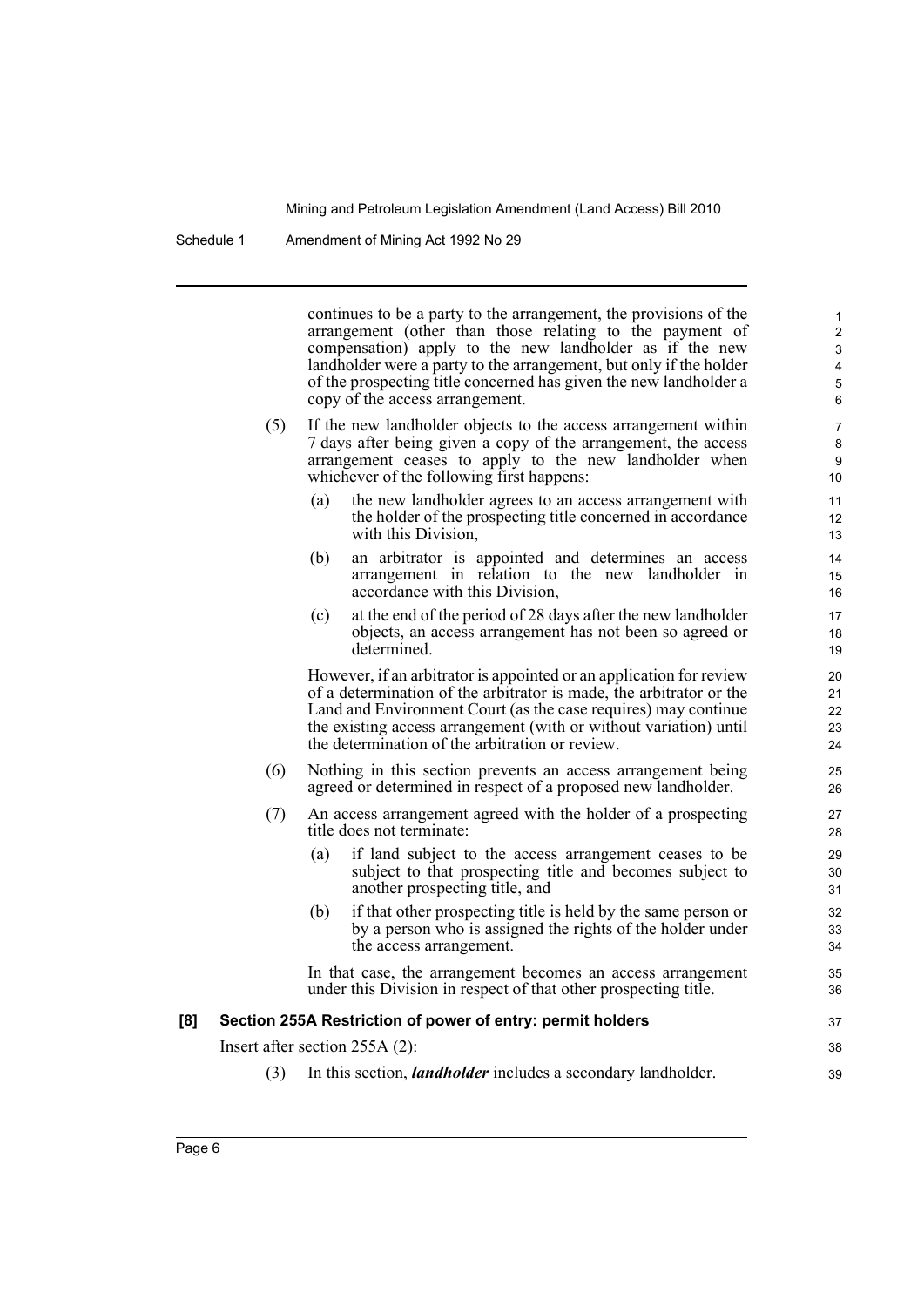Amendment of Mining Act 1992 No 29 Schedule 1

| [9]    | Sections 262, 269 and 271                                                     |                                                                                                                                                                                                                                                                                                                                                        |                                  |  |  |  |  |
|--------|-------------------------------------------------------------------------------|--------------------------------------------------------------------------------------------------------------------------------------------------------------------------------------------------------------------------------------------------------------------------------------------------------------------------------------------------------|----------------------------------|--|--|--|--|
|        |                                                                               | Insert in alphabetical order in each section:                                                                                                                                                                                                                                                                                                          | $\overline{\mathbf{c}}$          |  |  |  |  |
|        |                                                                               | landholder includes a secondary landholder.                                                                                                                                                                                                                                                                                                            | 3                                |  |  |  |  |
| $[10]$ |                                                                               | Section 383C General immunity of landholders                                                                                                                                                                                                                                                                                                           | 4                                |  |  |  |  |
|        |                                                                               | Insert at the end of the section:                                                                                                                                                                                                                                                                                                                      | 5                                |  |  |  |  |
|        | (2)                                                                           | In this section, <i>landholder</i> includes a secondary landholder.                                                                                                                                                                                                                                                                                    | 6                                |  |  |  |  |
| $[11]$ |                                                                               | <b>Schedule 4 Regulation making powers</b>                                                                                                                                                                                                                                                                                                             | 7                                |  |  |  |  |
|        |                                                                               | Omit clause 10. Insert instead:                                                                                                                                                                                                                                                                                                                        | 8                                |  |  |  |  |
|        | 10                                                                            | <b>Arbitration</b>                                                                                                                                                                                                                                                                                                                                     | 9                                |  |  |  |  |
|        |                                                                               | Regulating arbitrator's costs under this Act and the procedure of<br>any arbitration conducted under this Act.                                                                                                                                                                                                                                         | 10<br>11                         |  |  |  |  |
| $[12]$ |                                                                               | Schedule 6 Savings, transitional and other provisions                                                                                                                                                                                                                                                                                                  | 12                               |  |  |  |  |
|        |                                                                               | Insert at the end of clause $1(1)$ :                                                                                                                                                                                                                                                                                                                   | 13                               |  |  |  |  |
|        |                                                                               | Mining and Petroleum Legislation Amendment (Land Access)<br>$Act 2010$ , but only in relation to the amendments made to this Act                                                                                                                                                                                                                       | 14<br>15                         |  |  |  |  |
| $[13]$ | <b>Schedule 6</b>                                                             |                                                                                                                                                                                                                                                                                                                                                        | 16                               |  |  |  |  |
|        | Insert at the end of the Schedule with appropriate Part and clause numbering: |                                                                                                                                                                                                                                                                                                                                                        |                                  |  |  |  |  |
|        | Part                                                                          | Provisions consequent on enactment of<br><b>Mining and Petroleum Legislation</b><br><b>Amendment (Land Access) Act 2010</b>                                                                                                                                                                                                                            | 18<br>19<br>20                   |  |  |  |  |
|        | <b>Definition</b>                                                             |                                                                                                                                                                                                                                                                                                                                                        |                                  |  |  |  |  |
|        |                                                                               | In this Part:                                                                                                                                                                                                                                                                                                                                          | 22                               |  |  |  |  |
|        |                                                                               | the amending Act means the Mining and Petroleum Legislation<br>Amendment (Land Access) Act 2010.                                                                                                                                                                                                                                                       | 23<br>24                         |  |  |  |  |
|        | <b>Existing land access arrangement</b>                                       |                                                                                                                                                                                                                                                                                                                                                        |                                  |  |  |  |  |
|        | (1)                                                                           | A land access arrangement purporting to have been agreed or<br>determined under Division 2 of Part 8 of this Act before the<br>commencement of the amending Act that would have been a<br>arrangement if agreed or determined after that<br>valid<br>commencement is taken to be (and always to have been) a valid<br>arrangement under that Division. | 26<br>27<br>28<br>29<br>30<br>31 |  |  |  |  |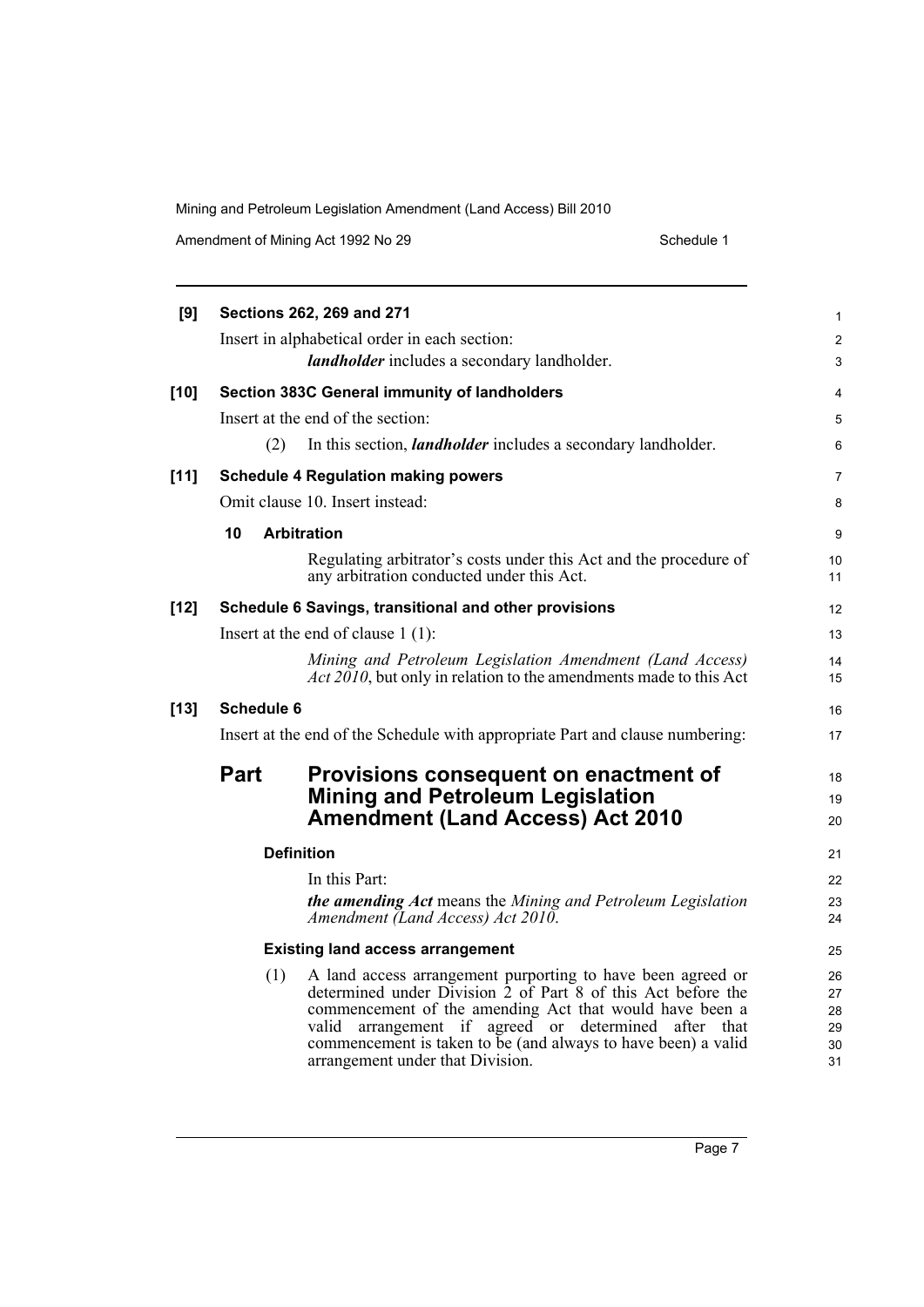(2) Any action purportedly taken before the commencement of the amending Act in relation to a proposed access arrangement under that Division that would have been validly taken after that commencement is taken to have been (and always to have been) validly taken under that Division.

- (3) This clause does not affect any order of a court made before the commencement of the amending Act.
- (4) If, before the commencement of the amending Act, an access arrangement determined by an arbitrator, or by a court following a review of a determination made by an arbitrator, was set aside by a court, any party to the access arrangement may apply to the Land and Environment Court for the determination of an access arrangement in accordance with Division 2 of Part 8 of this Act, as amended by the amending Act. This subclause does not prevent an access arrangement being agreed to or determined by an arbitrator in accordance with that Division, as so amended.

#### **Existing mining authorities**

(1) In this clause:

*mining authority* means an authority or other authorisation granted under this Act or any prospecting area constituted under this Act.

- (2) A mining authority purporting to have been granted or constituted under this Act before the commencement of the amending Act that would have been a valid mining authority if granted or constituted after that commencement is taken to be (and always to have been) a valid mining authority under this Act.
- (3) Any action purportedly taken before the commencement of the amending Act in relation to a proposed mining authority under this Act that would have been validly taken after that commencement is taken to have been (and always to have been) validly taken under this Act.
- (4) This clause does not affect any order of a court made before the commencement of the amending Act.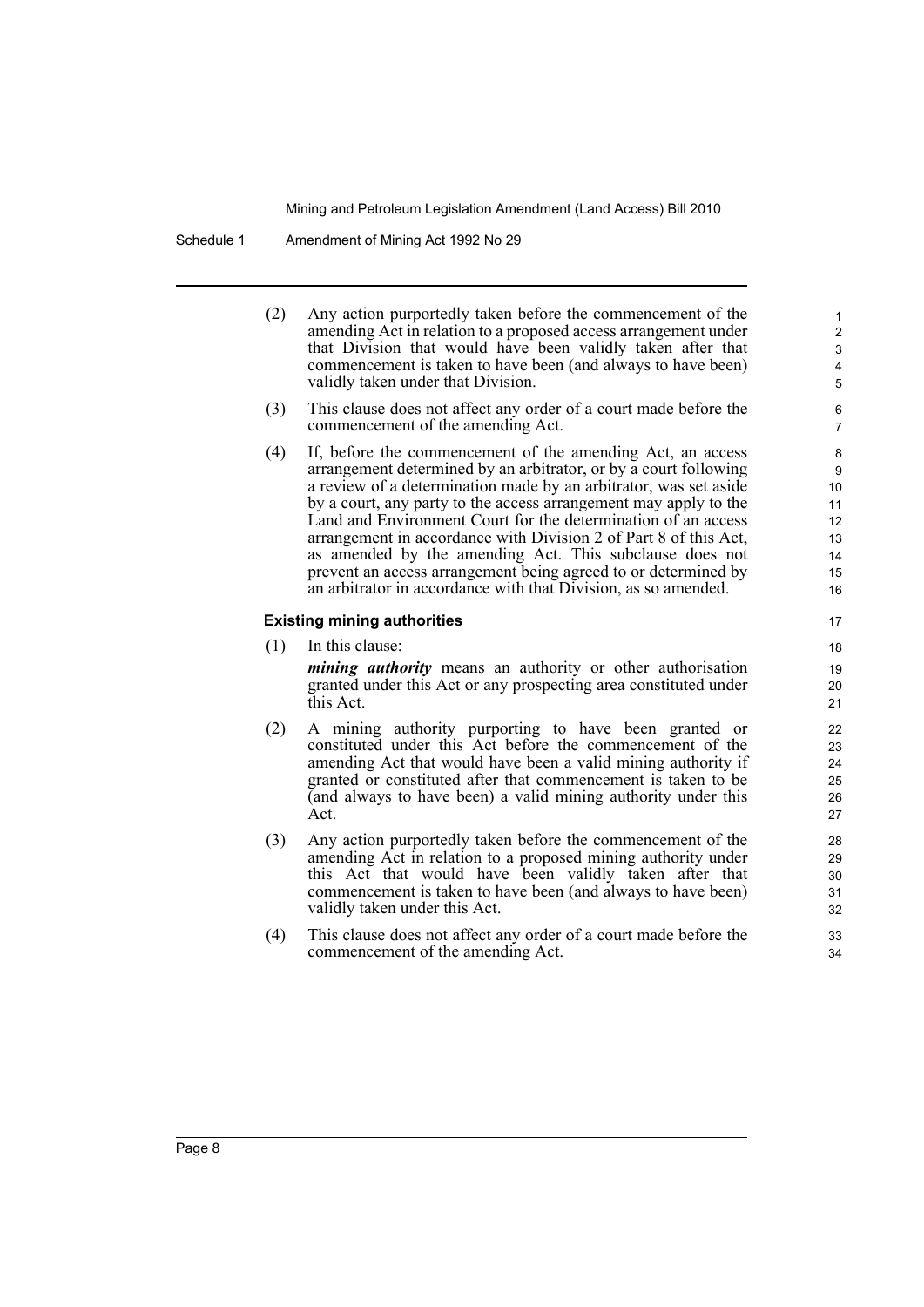Amendment of Mining Amendment Act 2008 No 19 Schedule 2

<span id="page-16-0"></span>

|       | <b>Schedule 2</b>                         | <b>Amendment of Mining Amendment Act</b><br>2008 No 19                                                                        | 1<br>$\overline{2}$ |
|-------|-------------------------------------------|-------------------------------------------------------------------------------------------------------------------------------|---------------------|
| [1]   | Omit the item.                            | Schedule 1 [99], proposed section 140                                                                                         | 3<br>$\overline{4}$ |
| $[2]$ | <b>Schedule 1 [208]</b>                   | Insert in alphabetical order in proposed section 242B (6):<br><i>landholder</i> includes a secondary landholder.              | 5<br>6<br>7         |
| $[3]$ | <b>Schedule 1 [225]</b><br>Omit the item. |                                                                                                                               | 8<br>9              |
| [4]   | <b>Schedule 1 [226]</b>                   | Omit "Omit section 264 (4). Insert instead:" and proposed section 264 (4).<br>Insert instead "Insert after section 264 (4):". | 10<br>11<br>12      |
| [5]   | <b>Schedule 1 [273]</b>                   | Omit proposed clause titled "Access arrangements".                                                                            | 13<br>14            |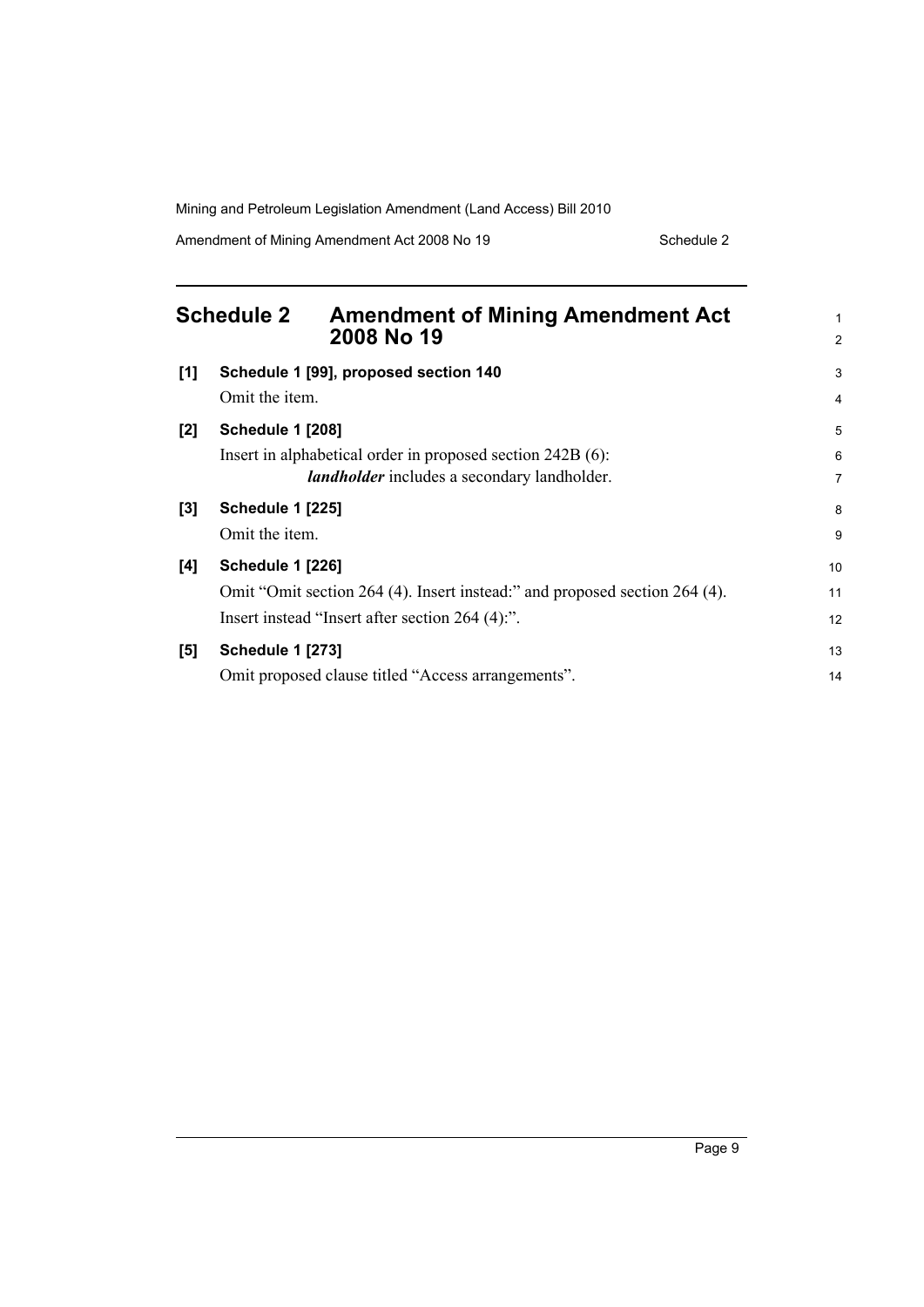1  $\mathfrak{p}$ 

Schedule 3 Amendment of Petroleum (Onshore) Act 1991 No 84

### <span id="page-17-0"></span>**Schedule 3 Amendment of Petroleum (Onshore) Act 1991 No 84**

#### **[1] Section 3 Definitions** Omit paragraph (g) of the definition of *landholder* in section 3 (1). Insert instead: (g) a person identified in any register or record kept by the Registrar-General as a person having an interest in the land, being: (i) a mortgagee in possession of the land, or (ii) a lessee of the land or other person entitled to an exclusive right of occupation of the land, or (iii) a Minister or public authority having the benefit of a covenant affecting the land that is imposed by a Minister on behalf of the Crown under the *Crown Lands Act 1989*, or (iv) a Minister or public authority having an interest in the land under a conservation, natural heritage or biobanking agreement, or (v) a person prescribed by the regulations for the purposes of this paragraph, or (g1) a person identified in any register or record kept by the Registrar-General as a person having an interest in the land, other than a person to whom paragraph (g) applies, but only in a provision of this Act in which a reference to a landholder is expressed to include a *secondary landholder*, or **Note.** See sections 101 and 141. **[2] Section 3 (1)** Insert in alphabetical order: *secondary landholder*—see paragraph (g1) of the definition of *landholder*.  $\overline{a}$ 4 5 6 7 8 9 10 11 12 13 14 15 16 17 18 19 20  $21$ 22 23 24 25 26 27 28 29 30 31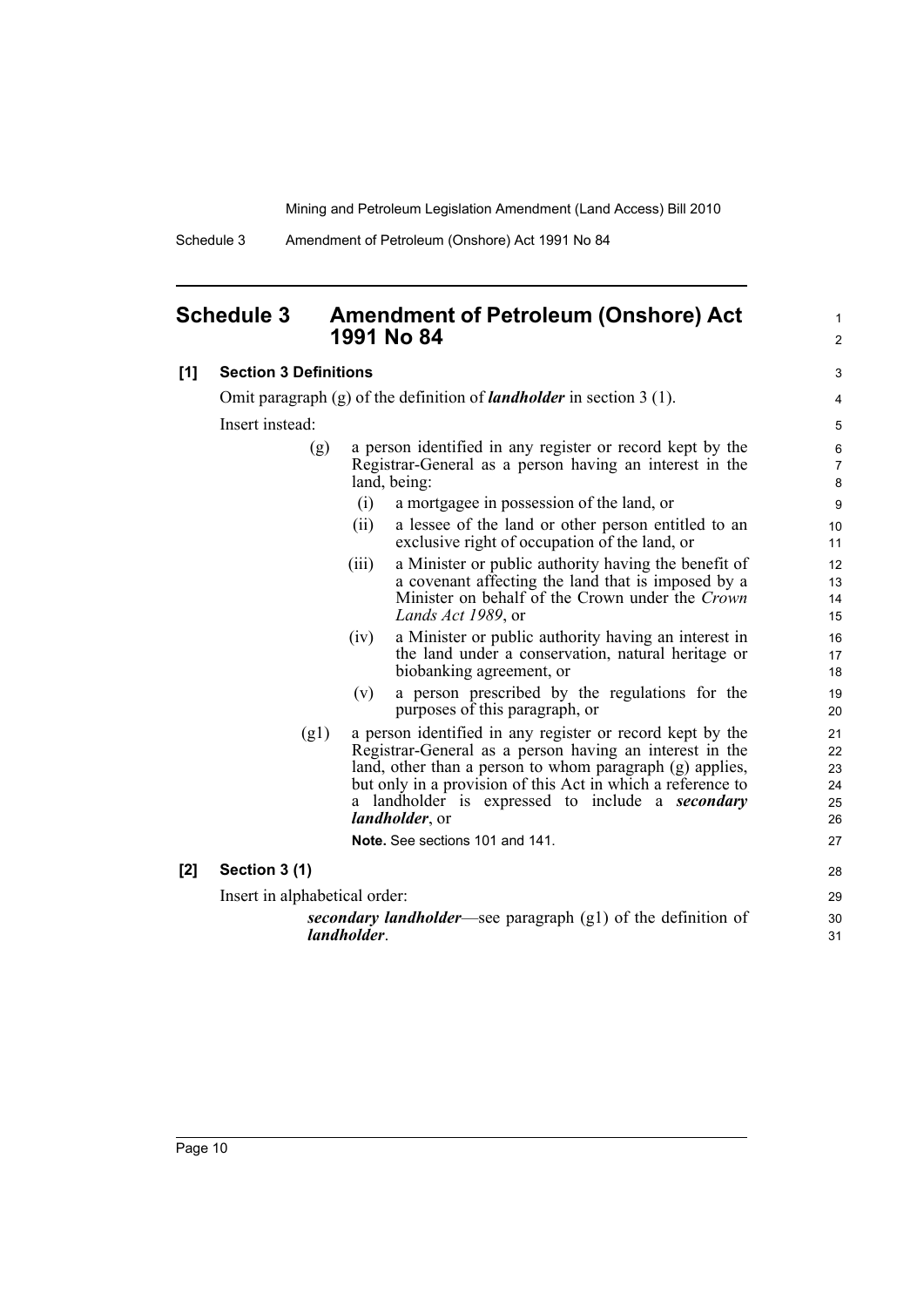Amendment of Petroleum (Onshore) Act 1991 No 84 Schedule 3

| $[3]$ |                                                                                                                                                                                            | <b>Section 69C</b> |                                       |                                                                                                                                                                                                                                                                                                                                                                                                                  | 1                                |  |  |  |
|-------|--------------------------------------------------------------------------------------------------------------------------------------------------------------------------------------------|--------------------|---------------------------------------|------------------------------------------------------------------------------------------------------------------------------------------------------------------------------------------------------------------------------------------------------------------------------------------------------------------------------------------------------------------------------------------------------------------|----------------------------------|--|--|--|
|       |                                                                                                                                                                                            |                    | Omit the section. Insert instead:     |                                                                                                                                                                                                                                                                                                                                                                                                                  |                                  |  |  |  |
|       | 69C<br>Prospecting to be carried out in accordance with access<br>arrangement                                                                                                              |                    |                                       |                                                                                                                                                                                                                                                                                                                                                                                                                  |                                  |  |  |  |
|       | (1)<br>The holder of a prospecting title must not carry out prospecting<br>operations on any land except in accordance with an access<br>arrangement or arrangements applying to the land: |                    |                                       |                                                                                                                                                                                                                                                                                                                                                                                                                  |                                  |  |  |  |
|       |                                                                                                                                                                                            |                    | (a)                                   | agreed (orally or in writing) between the holder of the<br>prospecting title and each landholder of the land, or                                                                                                                                                                                                                                                                                                 | 8<br>9                           |  |  |  |
|       |                                                                                                                                                                                            |                    | (b)                                   | determined by an arbitrator in accordance with this Part.                                                                                                                                                                                                                                                                                                                                                        | 10 <sup>°</sup>                  |  |  |  |
|       |                                                                                                                                                                                            | (2)                |                                       | Separate access arrangements may (but need not) be agreed or<br>determined with different landholders of the same area of land,<br>for different areas of the same landholding or with respect to the<br>different matters to which access arrangements relate.                                                                                                                                                  | 11<br>12<br>13<br>14             |  |  |  |
|       |                                                                                                                                                                                            | (3)                | reason.                               | Separate access arrangements may be made to preserve the<br>confidentiality of provisions of the arrangements, to deal with<br>persons becoming landholders at different times or for any other                                                                                                                                                                                                                  | 15<br>16<br>17<br>18             |  |  |  |
| [4]   |                                                                                                                                                                                            |                    |                                       | Section 69D Matters for which access arrangements to provide                                                                                                                                                                                                                                                                                                                                                     | 19                               |  |  |  |
|       | Omit section 69D (1) (i). Insert instead:                                                                                                                                                  |                    |                                       |                                                                                                                                                                                                                                                                                                                                                                                                                  |                                  |  |  |  |
|       |                                                                                                                                                                                            |                    | (i)<br>landholder,                    | the notification to the holder of the prospecting title of<br>particulars of any person who becomes an additional                                                                                                                                                                                                                                                                                                | 21<br>22<br>23                   |  |  |  |
|       |                                                                                                                                                                                            |                    | (i)<br>arrangement.                   | such other matters not otherwise required by or under this<br>Act or the conditions of the prospecting title as the parties<br>to the arrangement may agree to include in the                                                                                                                                                                                                                                    | 24<br>25<br>26<br>27             |  |  |  |
| [5]   |                                                                                                                                                                                            |                    |                                       | Section 69E Holder of prospecting title to seek access arrangement                                                                                                                                                                                                                                                                                                                                               | 28                               |  |  |  |
|       |                                                                                                                                                                                            |                    | Omit section 69E (3). Insert instead: |                                                                                                                                                                                                                                                                                                                                                                                                                  | 29                               |  |  |  |
|       |                                                                                                                                                                                            | (3)                |                                       | The holder of a prospecting title and a landholder of the land<br>concerned may agree (either orally or in writing and either before<br>or after the prospecting title is granted) on an access arrangement.                                                                                                                                                                                                     | 30<br>31<br>32                   |  |  |  |
|       |                                                                                                                                                                                            | (4)                |                                       | If some but not all of the landholders of any particular land have<br>agreed to an access arrangement, a reference in sections 69F-69S<br>to each landholder of the land or to a party to the hearing before<br>an arbitrator does not include a reference to any of those<br>landholders who has agreed to an access arrangement. However,<br>the arbitrator may allow a landholder who has agreed to an access | 33<br>34<br>35<br>36<br>37<br>38 |  |  |  |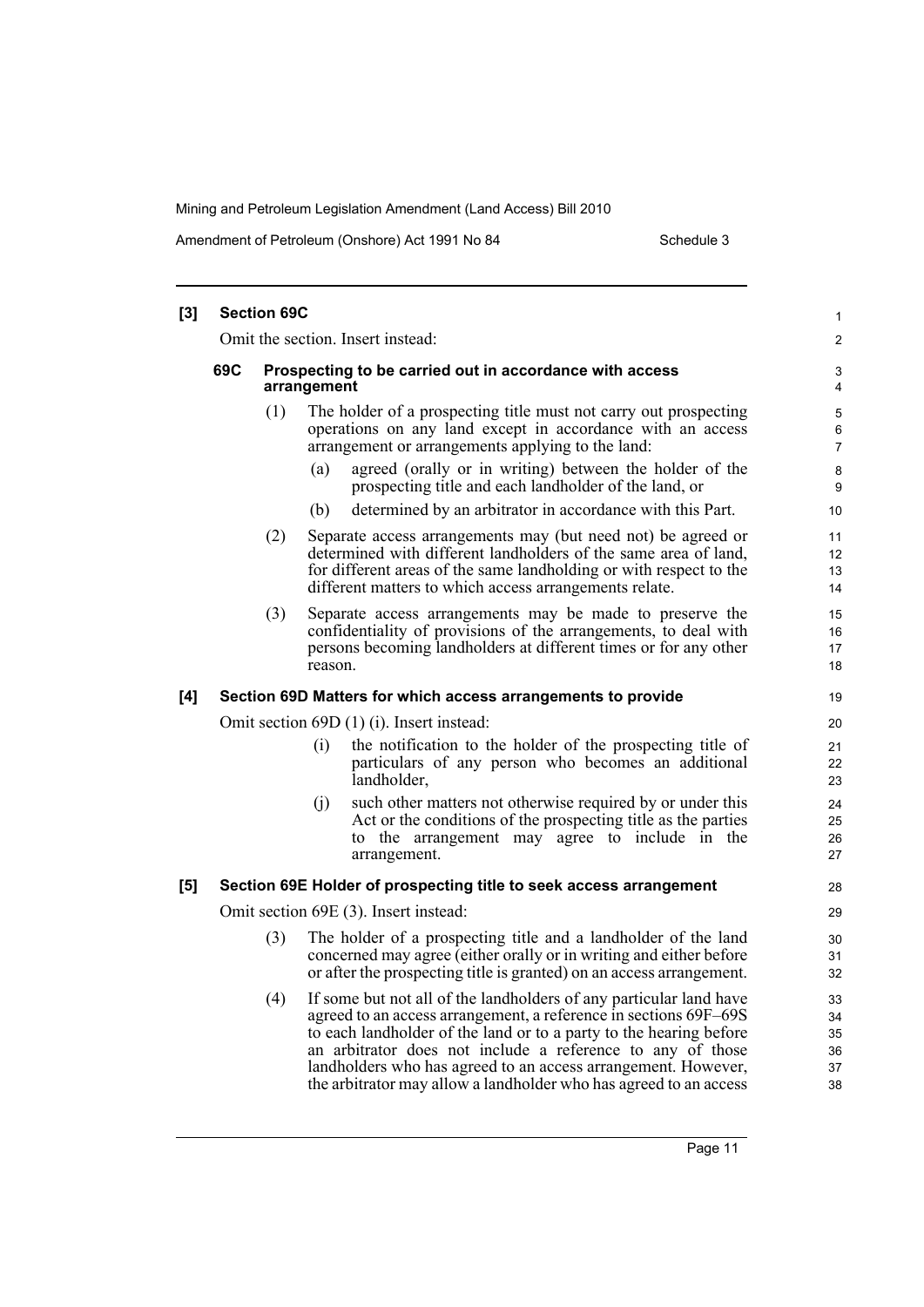arrangement to become a party to the hearing of the matter in order to ensure consistency in the access arrangements over the same land, and may, for that purpose, replace the agreed access arrangement with the access arrangement determined by the arbitrator.

(5) In this section, a reference to the holder of a prospecting title includes a reference to the proposed holder of a prospecting title.

#### **[6] Section 69R Review of determination**

Insert after section 69R (6):

(6A) A review of a determination is to be by way of rehearing, and fresh material or material in addition to, or in substitution for, the material considered on the making of the determination by the arbitrator may be given on the review and taken into consideration by the Land and Environment Court.

### **[7] Sections 69T and 69U**

Omit the sections. Insert instead:

### **69T Variation of access arrangements**

- (1) An access arrangement may be varied in accordance with the terms of the arrangement relating to its variation.
- (2) An access arrangement may also be varied:
	- (a) by the agreement of the parties to the arrangement, or
	- (b) with the consent of all the parties to the arrangement, by the arbitrator who determined the arrangement, or
	- (c) on application by any of the parties to the arrangement, by order of the Land and Environment Court.
- (3) In this section, *vary* includes terminate.

### **69U Change in landholders etc**

- (1) An access arrangement with 2 or more landholders does not terminate because one of those landholders ceases to be a landholder of the land concerned.
- (2) An access arrangement does not terminate because a person becomes a landholder of all or any part of the land concerned after the arrangement was agreed or determined.
- (3) An access arrangement does not run with the land, and accordingly a person does not (except as provided by this section) become a party to the access arrangement merely because the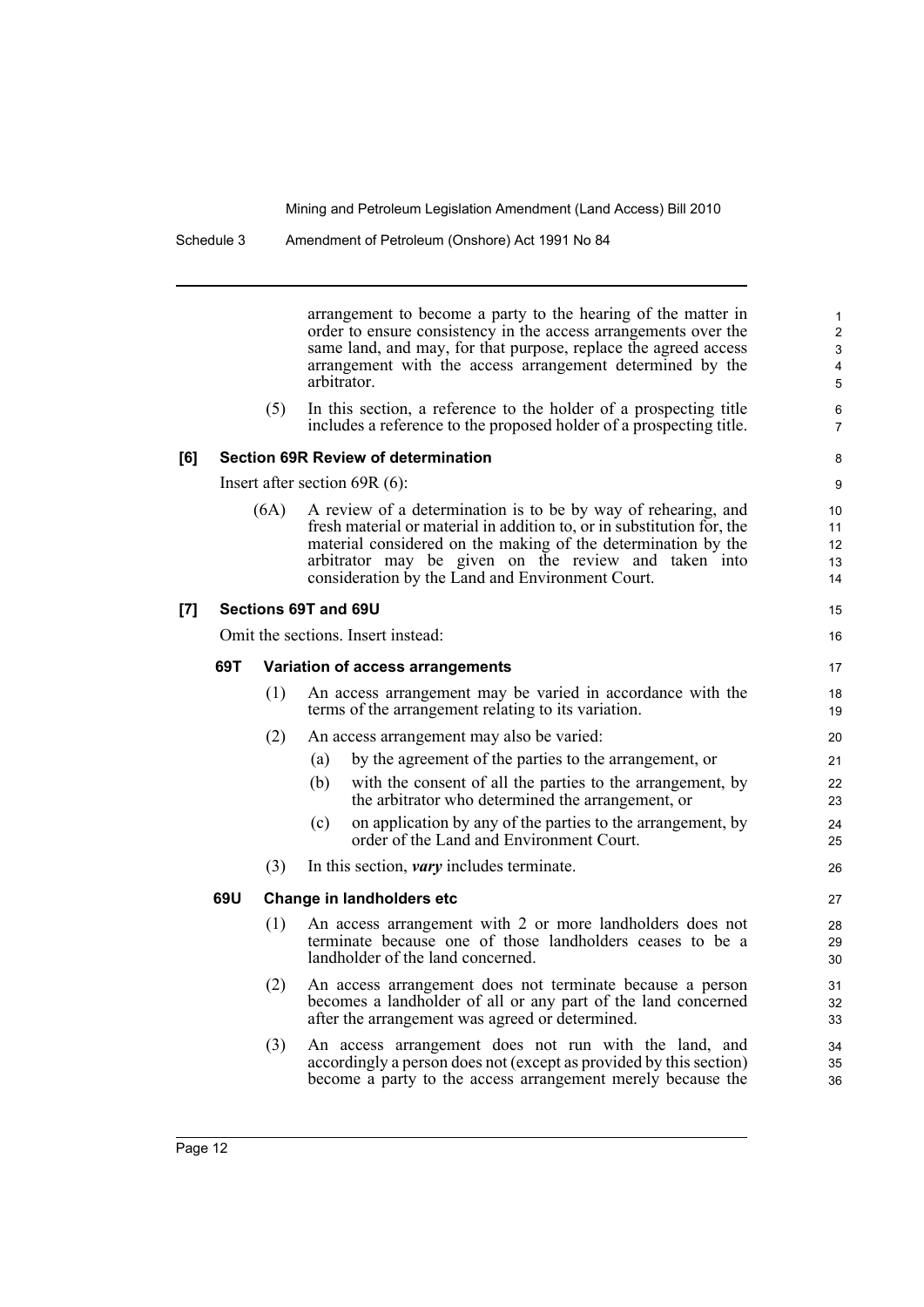Amendment of Petroleum (Onshore) Act 1991 No 84 Schedule 3

person becomes a landholder of any of the land after the access arrangement was agreed or determined.

- (4) If, after an access arrangement has been agreed or determined, a person becomes a landholder of any of the land to which the arrangement applies in addition to another landholder who continues to be a party to the arrangement, the provisions of the arrangement (other than those relating to the payment of compensation) apply to the new landholder as if the new landholder were a party to the arrangement, but only if the holder of the prospecting title concerned has given the new landholder a copy of the access arrangement.
- (5) If the new landholder objects to the arrangement within 7 days after being given a copy of the arrangement, the access arrangement ceases to apply to the new landholder when whichever of the following first happens:
	- (a) the new landholder agrees to an access arrangement with the holder of the prospecting title concerned in accordance with this Part,
	- (b) an arbitrator is appointed and determines an access arrangement in relation to the new landholder in accordance with this Part,
	- (c) at the end of the period of 28 days after the new landholder objects, an access arrangement has not been so agreed or determined.

However, if an arbitrator is appointed or an application for review of the determination of the arbitrator is made, the arbitrator or Land and Environment Court (as the case requires) may continue the existing access arrangement (with or without variation) until the determination of the arbitration or review.

- (6) Nothing in this section prevents an access arrangement being agreed or determined in respect of a proposed new landholder.
- (7) An access arrangement agreed with the holder of a prospecting title does not terminate:
	- (a) if land subject to the access arrangement ceases to be subject to that prospecting title and becomes subject to another prospecting title, and
	- (b) if that other prospecting title is held by the same person or by a person who is assigned the rights of the holder under the access arrangement.

In that case, the arrangement becomes an access arrangement under this Part in respect of that other prospecting title.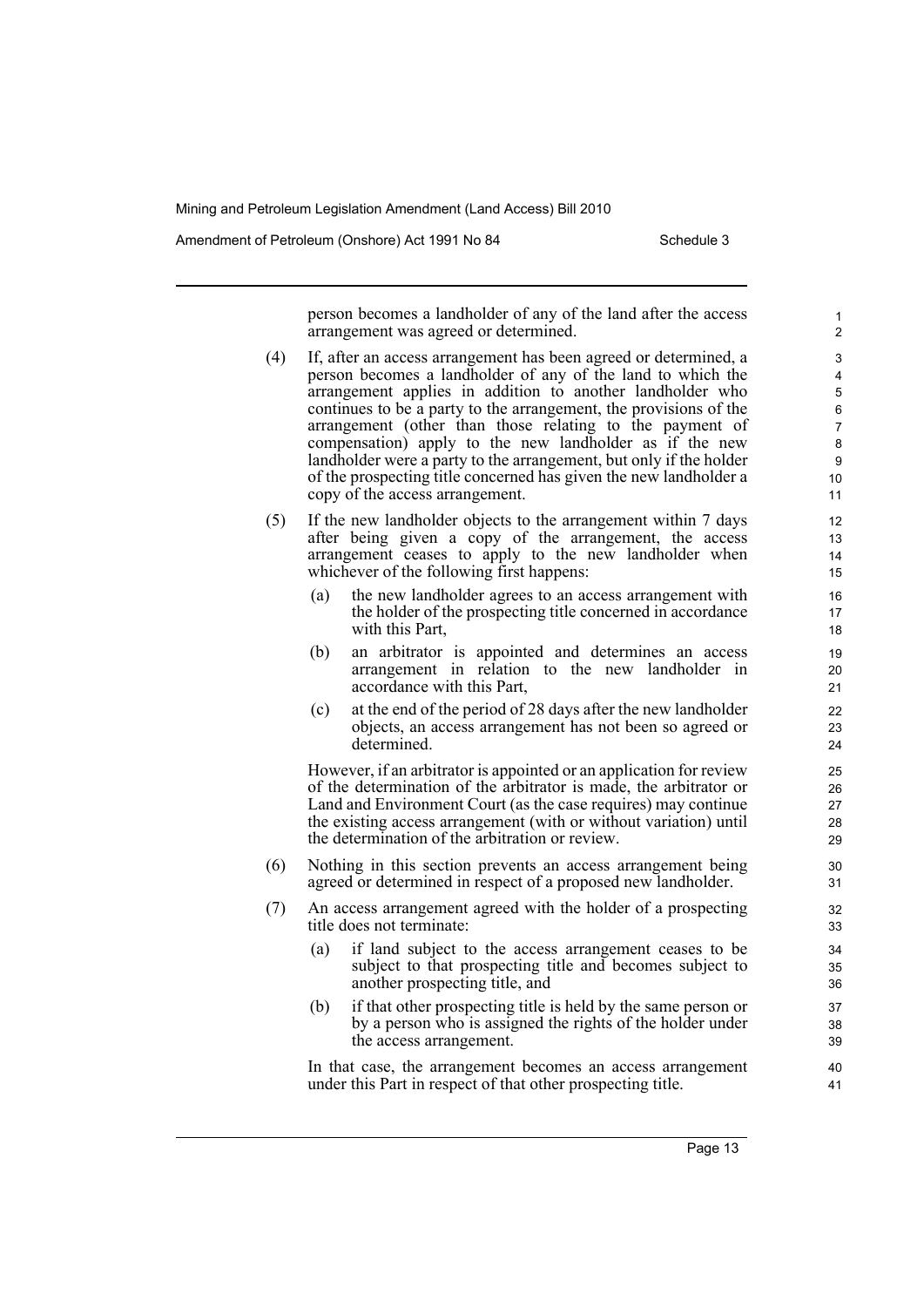| [8]    | Section 101 Notice to landholder              |                                             |     |                                                                                                                                                                                                | 1                   |  |
|--------|-----------------------------------------------|---------------------------------------------|-----|------------------------------------------------------------------------------------------------------------------------------------------------------------------------------------------------|---------------------|--|
|        |                                               | Insert after section 101 $(2)$ :            |     |                                                                                                                                                                                                |                     |  |
|        |                                               | (3)                                         |     | In this section, <i>landholder</i> includes a secondary landholder.                                                                                                                            | 3                   |  |
| [9]    |                                               |                                             |     | <b>Section 138 Regulations</b>                                                                                                                                                                 | 4                   |  |
|        |                                               | Insert at the end of section 138 $(1)$ (p): |     |                                                                                                                                                                                                |                     |  |
|        |                                               |                                             |     | , and                                                                                                                                                                                          | 6                   |  |
|        |                                               |                                             | (q) | regulating arbitrator's costs under this Act and the<br>procedure of any arbitration conducted under this Act.                                                                                 | $\overline{7}$<br>8 |  |
| $[10]$ |                                               | <b>Section 141</b>                          |     |                                                                                                                                                                                                | 9                   |  |
|        | Insert after section 140:                     |                                             |     |                                                                                                                                                                                                |                     |  |
|        | 141<br><b>General immunity of landholders</b> |                                             |     |                                                                                                                                                                                                |                     |  |
|        |                                               | (1)                                         |     | The landholder of land within which any person (other than the<br>landholder) is authorised to exercise any power or right:                                                                    | 12<br>13            |  |
|        |                                               |                                             | (a) | by or under this Act, or                                                                                                                                                                       | 14                  |  |
|        |                                               |                                             | (b) | by any petroleum title under this Act,                                                                                                                                                         | 15                  |  |
|        |                                               |                                             |     | is not subject to any action, liability, claim or demand arising as<br>a consequence of that person's acts or omissions in the exercise,<br>or purported exercise, of any such power or right. | 16<br>17<br>18      |  |
|        |                                               | (2)                                         |     | This section extends to anything done or omitted to be done<br>before the commencement of this section.                                                                                        | 19<br>20            |  |
|        |                                               | (3)                                         |     | In this section, <i>landholder</i> includes a secondary landholder.                                                                                                                            | 21                  |  |
| [11]   |                                               |                                             |     | <b>Schedule 1 Savings and transitional provisions</b>                                                                                                                                          | 22                  |  |
|        | Insert at the end of clause $2(1)(b)$ :       |                                             |     |                                                                                                                                                                                                | 23                  |  |
|        |                                               |                                             |     | Mining and Petroleum Legislation Amendment (Land Access)<br><i>Act 2010</i> , but only in relation to amendments made to this Act                                                              | 24<br>25            |  |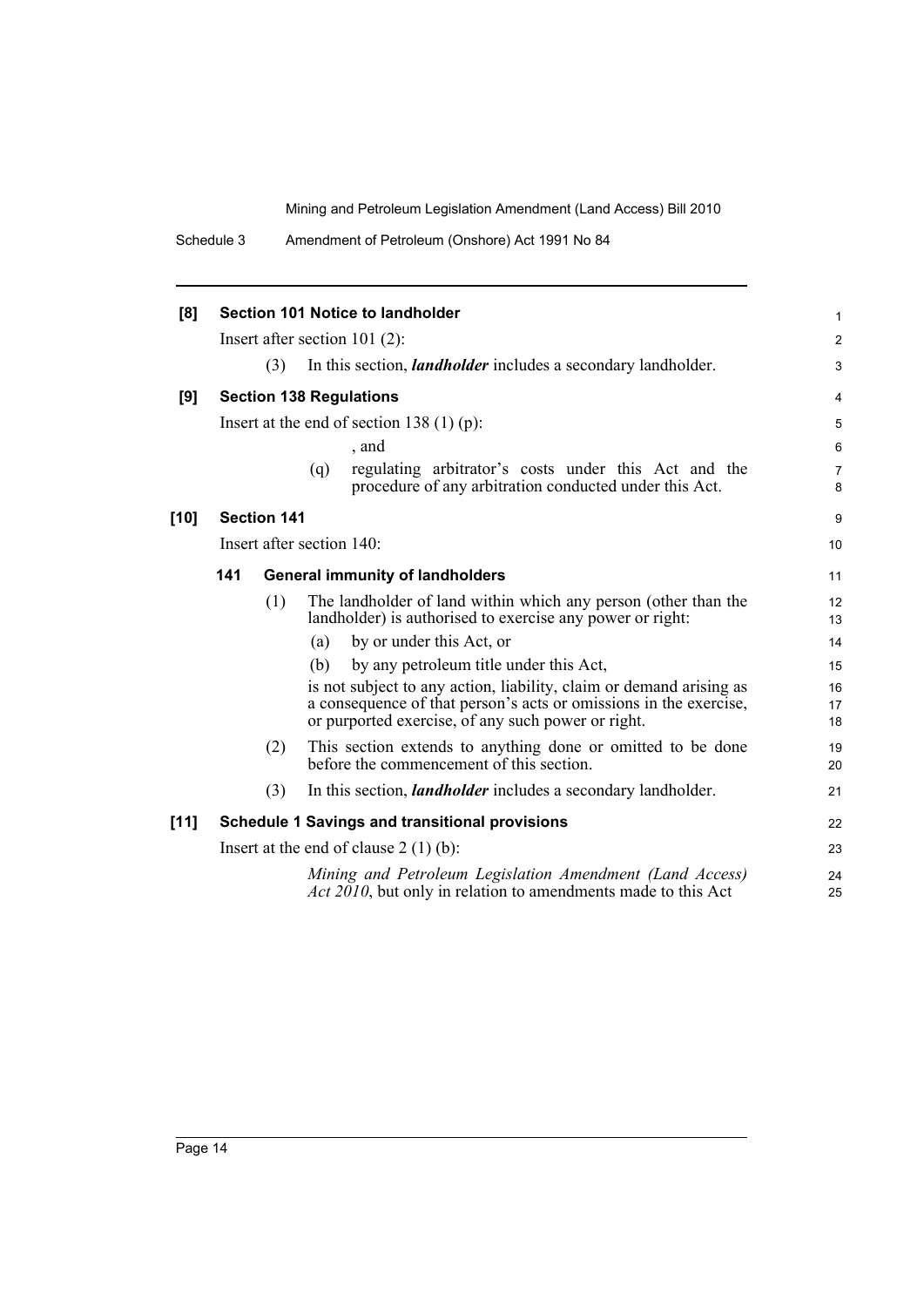Amendment of Petroleum (Onshore) Act 1991 No 84 Schedule 3

#### **[12] Schedule 1** Insert at the end of the Schedule with appropriate Part and clause numbering: **Part Provisions consequent on enactment of Mining and Petroleum Legislation Amendment (Land Access) Act 2010 Definition** In this Part, *the amending Act* means the *Mining and Petroleum Legislation Amendment (Land Access) Act 2010*. **Existing land access arrangement** (1) A land access arrangement purporting to have been agreed or determined under Part 4A of this Act before the commencement of the amending Act that would have been a valid arrangement if agreed or determined after that commencement is taken to be (and always to have been) a valid arrangement under that Part. (2) Any action purportedly taken before the commencement of the amending Act in relation to a proposed access arrangement under that Part that would have been validly taken after that commencement is taken to have been (and always to have been) validly taken under that Part. (3) This clause does not affect any order of a court made before the commencement of the amending Act. (4) If, before the commencement of the amending Act, an access arrangement determined by an arbitrator, or by a court following a review of a determination made by an arbitrator, was set aside by a court, any party to the access arrangement may apply to the Land and Environment Court for the determination of an access arrangement in accordance with Part 4A of this Act, as amended by the amending Act. This subclause does not prevent an access arrangement being agreed to or determined by an arbitrator in accordance with that Part, as so amended. **Existing petroleum titles** (1) A petroleum title purporting to have been granted under this Act before the commencement of the amending Act that would have been a valid petroleum title if granted after that commencement is taken to be (and always to have been) a valid petroleum title under this Act. 1 2 3 4 5 6 7 8 9 10 11 12 13 14 15 16 17 18 19 20 21 22 23  $24$ 25 26 27 28 29 30 31 32 33 34 35 36